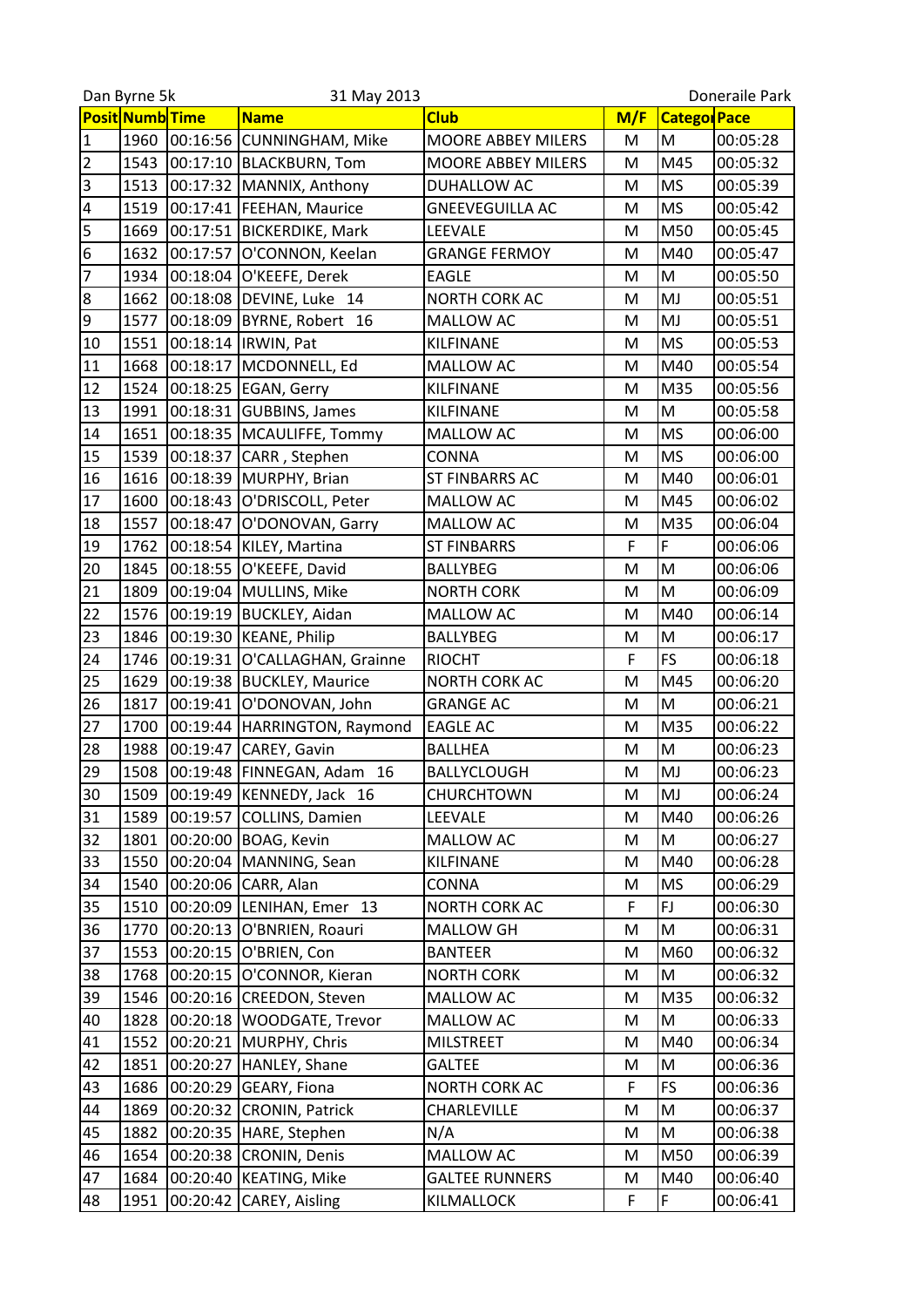|    | Dan Byrne 5k    |          | 31 May 2013                    |                                |     |                     | Doneraile Park |
|----|-----------------|----------|--------------------------------|--------------------------------|-----|---------------------|----------------|
|    | Posit Numb Time |          | <b>Name</b>                    | <b>Club</b>                    | M/F | <b>Categor</b> Pace |                |
| 49 | 1957            | 00:20:46 | O'CALLAGHAN, Kevin             | <b>GLANTANE</b>                | М   | M                   | 00:06:42       |
| 50 | 1826            |          | 00:20:50 HOWARD, John          | <b>KILDORREY</b>               | M   | M                   | 00:06:43       |
| 51 | 1656            | 00:20:51 | KELLIHER, Ide                  | <b>MALLOW AC</b>               | F   | F40                 | 00:06:44       |
| 52 | 1685            |          | 00:20:54   DALY, Johnny        | <b>NORTH CORK AC</b>           | M   | M45                 | 00:06:45       |
| 53 | 1602            |          | 00:20:55  MURPHY, Esther       | <b>ST FINBARRS</b>             | F   | F45                 | 00:06:45       |
| 54 | 1759            |          | 00:21:00 FITZGIBBON, Clothilde | <b>GRANGE FERMOY</b>           | F   | F40                 | 00:06:46       |
| 55 | 1692            | 00:21:05 | OLRY, Remie 19                 | <b>PLOURET</b>                 | M   | MJ                  | 00:06:48       |
| 56 | 1549            |          | 00:21:08 MANNING, Rory 11      | <b>NORTH CORK AC</b>           | M   | MJ                  | 00:06:49       |
| 57 | 1956            |          | 00:21:12 O'BRIEN, Darren       | <b>HJAZELWOOD</b>              | M   | M                   | 00:06:50       |
| 58 | 1935            |          | 00:21:13   MCCAULIFFE, Steven  | <b>MALLOW</b>                  | M   | M                   | 00:06:51       |
| 59 | 1859            |          | 00:21:14   DALY, Brendan       | <b>BALLYHEA</b>                | M   | M                   | 00:06:51       |
| 60 | 1959            |          | 00:21:14 C ARROLL, Oeoin       | <b>DONERAILE</b>               | M   | M                   | 00:06:51       |
| 61 | 1631            |          | 00:21:21 FLYNN, Darren         | <b>GRANGE FERMOY</b>           | M   | M40                 | 00:06:53       |
| 62 | 1774            |          | 00:21:22   MACMAHON, Tony      | KILMALLOCK                     | M   | M                   | 00:06:54       |
| 63 | 1867            |          | 00:21:23 O'BRIEN, Niamh        | <b>EFFIN</b>                   | F   | F                   | 00:06:54       |
| 64 | 1593            |          | 00:21:24 O'BRIEN, Barry        | <b>MALLOW AC</b>               | M   | M35                 | 00:06:54       |
| 65 | 1604            |          | 00:21:26 MULCAHY, Mairead      | MALLOW AC                      | F   | <b>FS</b>           | 00:06:55       |
| 66 | 1516            |          | 00:21:28   MCDONNELL, Sean 11  | MALLOW AC                      | M   | MJ                  | 00:06:55       |
| 67 | 1637            |          | 00:21:32 ENNIS, Michael        | <b>GRANGE FERMOY</b>           | M   | M45                 | 00:06:57       |
| 68 | 1906            | 00:21:37 | O'CONNOR, Paudie               | N/A                            | M   | M                   | 00:06:58       |
| 69 | 1630            | 00:21:41 | O'BRIEN, Jack                  | N/A                            | M   | <b>MS</b>           | 00:07:00       |
| 70 | 1531            |          | 00:21:42 O'SULLIVAN, Sean      | <b>CYCLE FOR SICK CHILDREN</b> | M   | M35                 | 00:07:00       |
| 71 | 1990            |          | 00:21:46 RENTON, Sinead        | MALLOW AC                      | F   | F                   | 00:07:01       |
| 72 | 1835            | 00:21:52 | <b>QUINLAN, Niall</b>          | <b>GLANTANE</b>                | M   | M                   | 00:07:03       |
| 73 | 1761            | 00:22:04 | BARRETT, John                  | <b>WEST LIMERICK</b>           | M   | M                   | 00:07:07       |
| 74 | 1760            | 00:22:06 | GUINEY, Dan                    | <b>DUHALLOW</b>                | M   | M50                 | 00:07:08       |
| 75 | 1879            |          | 00:22:11 MYERS, Patrick        | MALLOW AC                      | M   | M                   | 00:07:09       |
| 76 | 1838            |          | 00:22:15 REA, Anne Marie       | <b>NORTH CORK</b>              | F   | F                   | 00:07:11       |
| 77 | 1625            |          | 00:22:19 EGAN, Grainne 10      | <b>NORTH CORK AC</b>           | F   | FJ                  | 00:07:12       |
| 78 | 1596            |          | 00:22:21 O'SULLIVAN, Aoife 10  | LISCAROLL                      | F   | <b>FJ</b>           | 00:07:13       |
| 79 | 1794            |          | 00:22:24 HEFFERNAN, Mauira     | LISCARROLL                     | F   | F                   | 00:07:14       |
| 80 | 1923            |          | 00:22:28 AHERNE, Paul          | KILFINANE                      | M   | M                   | 00:07:15       |
| 81 | 1691            |          | 00:22:32 LAVERY, Siobhan       | MALLOW AC                      | F   | F45                 | 00:07:16       |
| 82 | 1678            |          | 00:22:33   MCCARTON, Conor     | <b>BUTTEVANT</b>               | M   | M35                 | 00:07:16       |
| 83 | 1665            |          | 00:22:34 O'CALLAGHAN, Alan     | MALLOW AC                      | M   | M40                 | 00:07:17       |
| 84 | 1613            |          | 00:22:38   MCDOMHNAILL, Carmel | <b>WEST LIMERICK</b>           | F   | <b>F55</b>          | 00:07:18       |
| 85 | 1811            |          | 00:22:40 REYNOLDS, Simon       | KILFINANE                      | M   | M                   | 00:07:19       |
| 86 | 1872            | 00:22:50 | ROBERTSON, Nigel;              | <b>EDINBURGH</b>               | M   | M                   | 00:07:22       |
| 87 | 1780            |          | 00:22:51 O'SULLIVAN, Thomas    | <b>INNISCARRA</b>              | M   | M                   | 00:07:22       |
| 88 | 1536            |          | 00:22:52 CARROLL, Denis        | <b>EAGLE AC</b>                | M   | M50                 | 00:07:23       |
| 89 | 1672            |          | 00:22:53 MCAULIFFE, Aidan      | <b>GNEEVEGUILLA AC</b>         | M   | <b>MS</b>           | 00:07:23       |
| 90 | 1527            |          | 00:22:53   FITZGERALD, Michael | <b>BALLYCLOUGH</b>             | M   | M35                 | 00:07:23       |
| 91 | 1892            | 00:22:54 | <b>WALSHE, Patrick</b>         | <b>EAGLE</b>                   | M   | M                   | 00:07:23       |
| 92 | 1890            | 00:22:56 | O'NEILL, Jackie                | <b>NORTH CORK</b>              | M   | M                   | 00:07:24       |
| 93 | 1922            |          | 00:22:56 HARTIGAN, Patrick     | <b>MOORE ABBEY MILERS</b>      | M   | M                   | 00:07:24       |
| 94 | 1548            | 00:22:57 | O'REGAN, Kieran 12             | NORTH CORK AC                  | M   | MJ                  | 00:07:24       |
| 95 | 1599            | 00:22:58 | LONG, Mike                     | NORTH CORK AC                  | M   | M40                 | 00:07:25       |
| 96 | 1933            | 00:23:09 |                                | MOORE ABBEY MILERS             | F   | F                   | 00:07:28       |
|    |                 |          | COUGHLAN, Anne                 |                                |     |                     |                |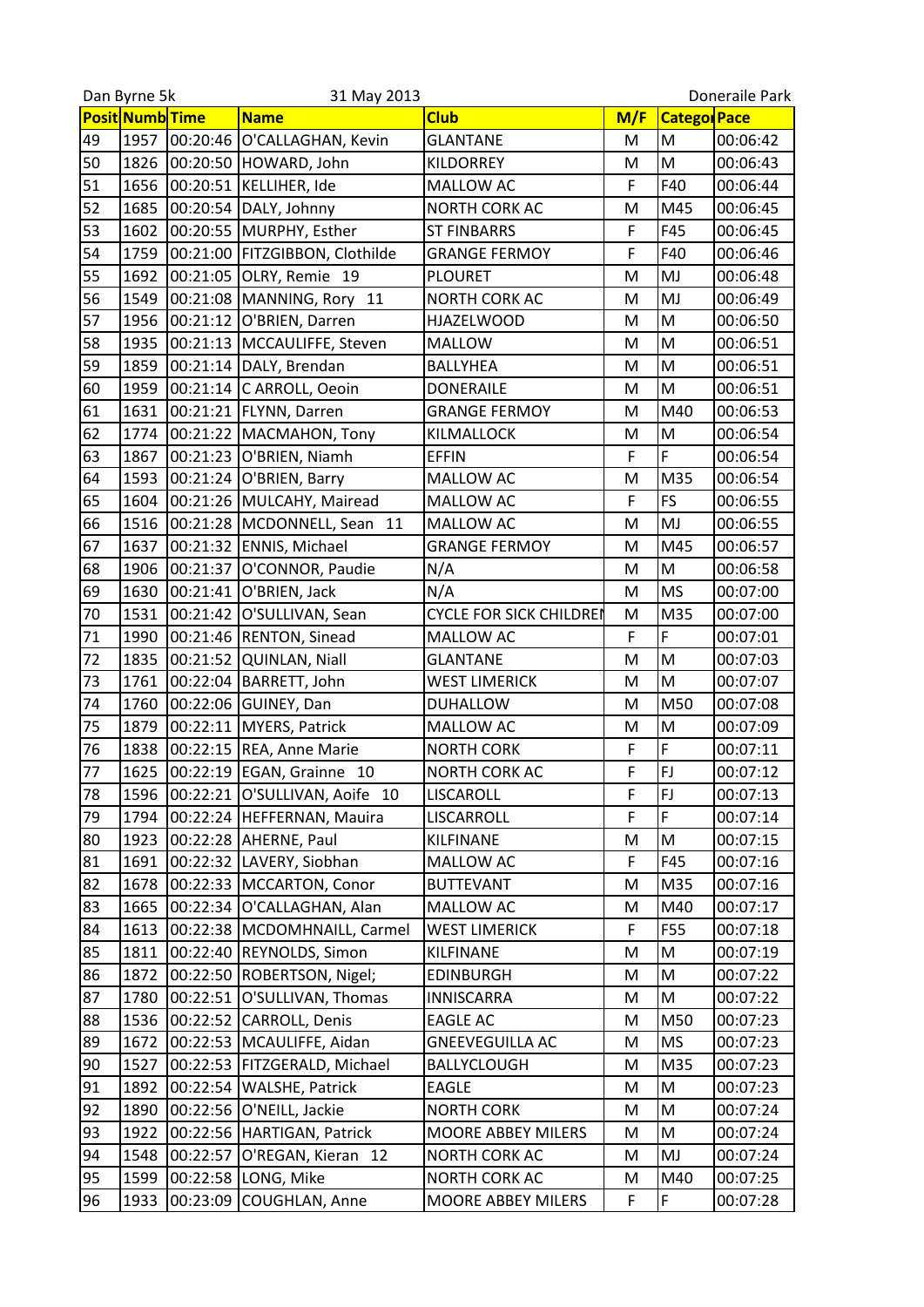|     | Dan Byrne 5k    |          | 31 May 2013                   |                          |     | Doneraile Park      |          |  |
|-----|-----------------|----------|-------------------------------|--------------------------|-----|---------------------|----------|--|
|     | Posit Numb Time |          | <b>Name</b>                   | <b>Club</b>              | M/F | <b>Categor</b> Pace |          |  |
| 97  | 1888            | 00:23:10 | O'NEILL, Liam                 | <b>NORTH CORK</b>        | M   | M                   | 00:07:28 |  |
| 98  | 1996            | 00:23:11 | DAVERN, Denis                 | <b>GALTEE RUNNERS</b>    | M   | M                   | 00:07:29 |  |
| 99  | 1558            |          | 00:23:13 O'MAHONEY, Caroline  | MALLOW AC                | F   | F45                 | 00:07:29 |  |
| 100 | 1647            | 00:23:14 | O'REILLY, Sinead 16           | MALLOW AC                | F   | FJ                  | 00:07:30 |  |
| 101 | 1755            | 00:23:15 | PROUT, Clare                  | TRIM AC                  | F   | FS                  | 00:07:30 |  |
| 102 | 1993            | 00:23:16 | BORKOWSKA, Aniela             | NORTH CORK AC            | F   | F                   | 00:07:30 |  |
| 103 | 1803            |          | 00:23:18 LUDDY, Jenny         | <b>MALLOW AC</b>         | F   | F                   | 00:07:31 |  |
| 104 | 1568            |          | 00:23:21 O'SHEA, Mick         | <b>MALLOW AC</b>         | M   | <b>MS</b>           | 00:07:32 |  |
| 105 | 1919            | 00:23:22 | O'FARRELL, Brian              | MITCHELSTOWN             | M   | M                   | 00:07:32 |  |
| 106 | 1661            |          | 00:23:28 PRATT, Michael       | <b>FERMOY</b>            | M   | M50                 | 00:07:34 |  |
| 107 | 1808            | 00:23:30 | MULLINS, Maria                | <b>NORTH CORK</b>        | F   | F                   | 00:07:35 |  |
| 108 | 1537            | 00:23:31 | O'DONOVAN, Donal              | <b>WEST CORK AC</b>      | M   | M35                 | 00:07:35 |  |
| 109 | 1876            |          | 00:23:34 NAGLE, John          | N/A                      | M   | M                   | 00:07:36 |  |
| 110 | 1626            |          | 00:23:35 ENGLISH, Niamh       | MALLOW AC                | F   | <b>FS</b>           | 00:07:36 |  |
| 111 | 1932            | 00:23:37 | HOGAN, Catherine              | MOORE ABBEY MILERS       | F   | F                   | 00:07:37 |  |
| 112 | 1624            | 00:23:40 | EGAN, Paul                    | N/A                      | M   | M45                 | 00:07:38 |  |
| 113 | 1907            |          | 00:23:49 PERROTT, Sarah       | <b>NORTH CORK AC</b>     | F   | F                   | 00:07:41 |  |
| 114 | 1860            |          | 00:23:50 O'SULLIVAN, Sinead   | <b>WEST LIMERICK</b>     | F   | F                   | 00:07:41 |  |
| 115 | 1799            | 00:23:51 | MULCAHY, Mairead              | <b>MOURNEABBEY</b>       | F   | F                   | 00:07:42 |  |
| 116 | 1791            |          | 00:23:53 MCCARTHY, Eileen     | N/A                      | F   | F                   | 00:07:42 |  |
| 117 | 1944            |          | 00:23:55  KEARNEY, Batt       | LEEVALE                  | M   | M                   | 00:07:43 |  |
| 118 | 1789            |          | 00:23:56 KEATING, Maria       | MALLOW AC                | F   | F                   | 00:07:43 |  |
| 119 | 1749            | 00:24:01 | O'SHEA, Orla                  | <b>DROMAHANE</b>         | F   | FS                  | 00:07:45 |  |
| 120 | 1606            | 00:24:03 | O'DONOVAN, Colette            | N/A                      | F   | FS                  | 00:07:45 |  |
| 121 | 1603            | 00:24:08 | O'BRIEN, Pat                  | MALLOW AC                | M   | M45                 | 00:07:47 |  |
| 122 | 1583            | 00:24:10 | <b>WOULFE, Cliona</b>         | MALLOW AC                | F   | FS                  | 00:07:48 |  |
| 123 | 1912            |          | 00:24:12   NOONAN, Tim        | N/A                      | M   | M                   | 00:07:48 |  |
| 124 | 1812            | 00:24:13 | DARCY, Sylvia                 | MALLOW AC                | F   | F                   | 00:07:49 |  |
| 125 | 2000            |          | 00:24:14 MASSEY, Danny        | <b>WEST LIMERICK</b>     | M   | M                   | 00:07:49 |  |
| 126 |                 |          | 1623 00:24:23 ROYCROFT, Aiden | <b>KOSTAL</b>            | Μ   | M40                 | 00:07:52 |  |
| 127 | 1515            | 00:24:23 | <b>CRONIN, Niall</b>          | <b>MOURNEABBEY</b>       | M   | M35                 | 00:07:52 |  |
| 128 | 1901            |          | 00:24:24 WILEY, Mark          | N/A                      | M   | M                   | 00:07:52 |  |
| 129 | 1950            | 00:24:25 | CAREY, Pj                     | KILMALLOCK               | M   | M                   | 00:07:53 |  |
| 130 | 1949            | 00:24:27 | <b>KEANE, Peter</b>           | <b>MALLOW</b>            | M   | M                   | 00:07:53 |  |
| 131 | 1747            | 00:24:29 | DINEEN, Peter                 | <b>GRANGE FERMOY</b>     | M   | M40                 | 00:07:54 |  |
| 132 | 1673            | 00:24:32 | MURPHY, Linda                 | <b>GRANGE FERMOY</b>     | F   | F35                 | 00:07:55 |  |
| 133 | 1690            | 00:24:34 | O'GRADY, Larry                | <b>BILBOA</b>            | M   | M50                 | 00:07:55 |  |
| 134 | 1554            | 00:24:36 | FALAHEE, Bridget              | <b>BRUFF</b>             | F   | F50                 | 00:07:56 |  |
| 135 | 1790            | 00:24:37 | JOY, Larry                    | <b>MOOREABBEY MILERS</b> | M   | M                   | 00:07:56 |  |
| 136 | 1621            | 00:24:43 | O'CONNELL, Jerry              | MALLOW AC                | M   | M55                 | 00:07:58 |  |
| 137 | 1688            |          | 00:24:46 MURPHY, Mary         | <b>ST FINBARRS</b>       | F   | F50                 | 00:07:59 |  |
| 138 | 1643            | 00:24:47 | MURPHY, Sarah 10              | N/A                      | F   | FJ                  | 00:08:00 |  |
| 139 | 1943            | 00:24:48 | O'CONNNELL, Gerard            | LISCAROLL                | M   | M                   | 00:08:00 |  |
| 140 | 1955            | 00:24:51 | CUNNINGHAM, Eavan             | <b>MOURNEABBEY</b>       | M   | M                   | 00:08:01 |  |
| 141 | 1588            |          | 00:24:56   FALLON, Donal      | MALLOW AC                | M   | <b>MS</b>           | 00:08:03 |  |
| 142 | 1547            | 00:24:57 | <b>BOHANE, Seamus</b>         | MALLOW AC                | M   | M35                 | 00:08:03 |  |
| 143 | 1617            | 00:24:59 | <b>COTTER, Aine</b>           | N/A                      | F   | FS                  | 00:08:04 |  |
| 144 | 1810            | 00:25:00 | DOWNES, Frank                 | KILFINANE                | M   | M                   | 00:08:04 |  |
|     |                 |          |                               |                          |     |                     |          |  |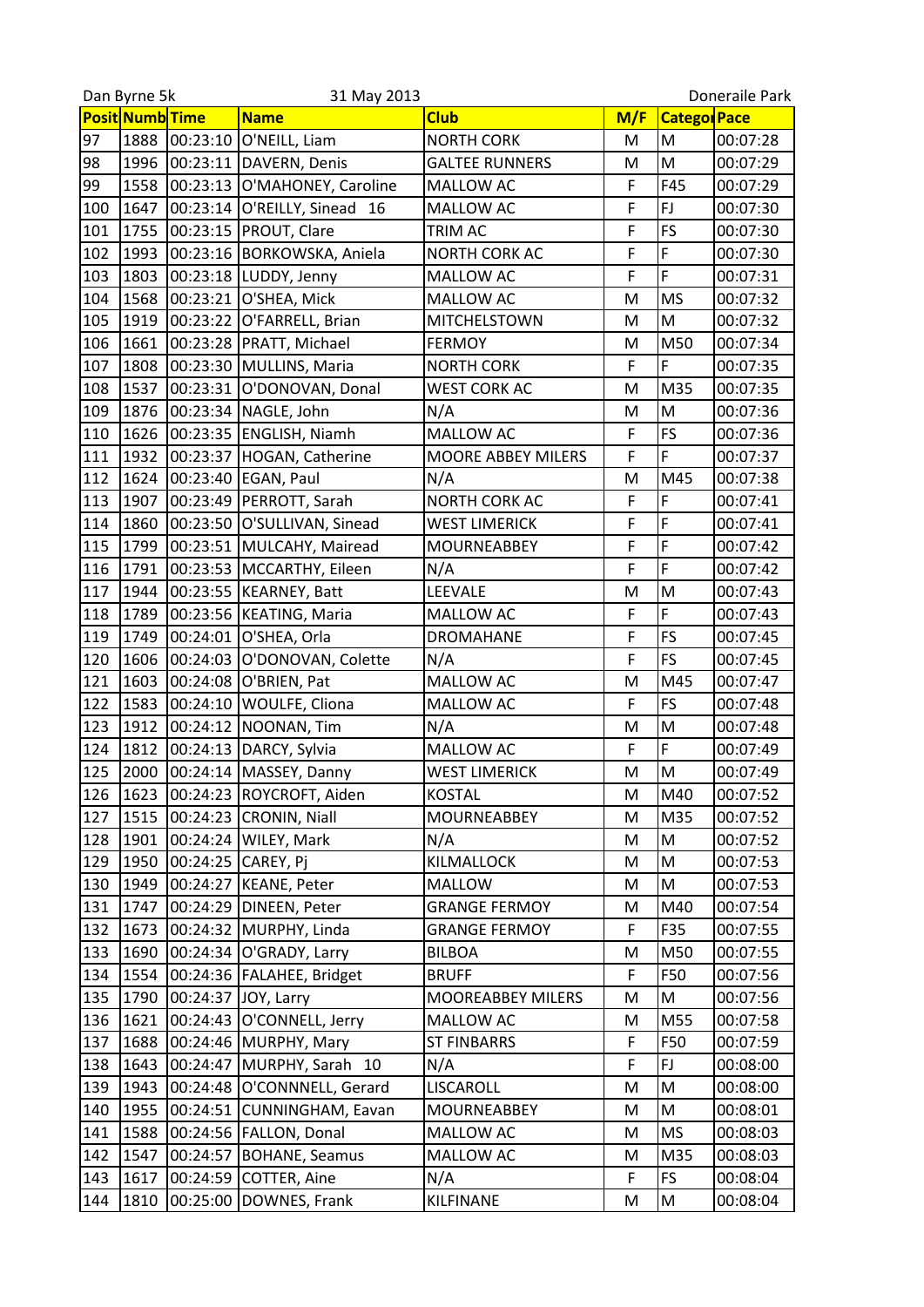|     | Dan Byrne 5k<br>31 May 2013 |          |                                |                           | Doneraile Park |                    |          |
|-----|-----------------------------|----------|--------------------------------|---------------------------|----------------|--------------------|----------|
|     | <b>Posit Numb</b> Time      |          | <b>Name</b>                    | <b>Club</b>               | M/F            | <b>Catego Pace</b> |          |
| 145 | 1618                        | 00:25:01 | O'CONNELL, Sarah               | MALLOW AC                 | F              | <b>FS</b>          | 00:08:04 |
| 146 | 1893                        | 00:25:03 | <b>BARRETT, Sinead</b>         | <b>MOORE ABBEY MILERS</b> | F              | F                  | 00:08:05 |
| 147 | 1813                        | 00:25:04 | HYLAND, Elaine                 | <b>MITCHELSTOWN</b>       | F              | F                  | 00:08:05 |
| 148 | 1645                        | 00:25:07 | CRONIN, Mark                   | N/A                       | M              | M45                | 00:08:06 |
| 149 | 1773                        | 00:25:10 | CRONIN, Pat                    | KILMALLOCK                | F              | F                  | 00:08:07 |
| 150 | 1693                        | 00:25:13 | LYNCH, Catherine               | NORTH CORK AC             | F              | F50                | 00:08:08 |
| 151 | 1775                        | 00:25:13 | HANNON, Ed                     | <b>KILMALLOCK</b>         | M              | M                  | 00:08:08 |
| 152 | 1883                        |          | 00:25:15 ENRIGHT, Ray          | N/A                       | M              | M                  | 00:08:09 |
| 153 | 1680                        |          | 00:25:16   WALSHE, Claire      | MALLOW AC                 | F              | F45                | 00:08:09 |
| 154 | 1533                        | 00:25:17 | RIORDAN, Julie                 | NORTH CORK AC             | F              | F45                | 00:08:09 |
| 155 | 1640                        | 00:25:18 | O'BRIEN, Siobhan               | <b>NORTH CORK</b>         | F              | F40                | 00:08:10 |
| 156 | 1885                        | 00:25:20 | AHERNE, Seamus                 | N/A                       | M              | M                  | 00:08:10 |
| 157 | 586                         | 00:25:37 |                                |                           |                |                    | 00:08:16 |
| 158 | 1757                        |          | 00:25:39   WOODGATE, Gavin     | MALLOW AC                 | M              | <b>MS</b>          | 00:08:16 |
| 159 | 1958                        | 00:25:42 | NOLAN, Orla                    | <b>GLANTANE</b>           | F              | F                  | 00:08:17 |
| 160 | 1802                        |          | 00:25:43   FITZGERALD, Angie   | <b>NEW ZEALAND</b>        | F              | F                  | 00:08:18 |
| 161 | 1663                        | 00:25:44 | SHEEHAN, Denis                 | <b>DONERAILE</b>          | M              | M60                | 00:08:18 |
| 162 | 1863                        | 00:25:45 | GEARY, Deirdre                 | <b>GLANTANE</b>           | F              | F                  | 00:08:18 |
| 163 | 1862                        | 00:25:48 | COGAN, Niamh                   | <b>GLANTANE</b>           | F              | F                  | 00:08:19 |
| 164 | 1945                        | 00:25:49 | DAVIS, Ciara                   | <b>CORK</b>               | F              | F                  | 00:08:20 |
| 165 | 1529                        |          | 00:25:50 LEHANE, Cathal        | <b>MALLOW AC</b>          | M              | <b>MS</b>          | 00:08:20 |
| 166 | 1793                        | 00:25:51 | HEFFERNAN, Siobhan             | LISCARROLL                | F              | F                  | 00:08:20 |
| 167 | 1850                        | 00:25:52 | WALSHE, Bridie                 | <b>NORTH CORK</b>         | F              | F                  | 00:08:21 |
| 168 | 1559                        |          | 00:25:53 DOWNES, Una           | MALLOW AC                 | F              | F45                | 00:08:21 |
| 169 | 1502                        | 00:25:54 | O'CONNOR, Catherine            | MALLOW AC                 | F              | F40                | 00:08:21 |
| 170 | 1902                        | 00:25:59 | O'FARRELL, Kevin               | N/A                       | M              | M                  | 00:08:23 |
| 171 |                             | 00:26:01 |                                | N/A                       | M              | M                  | 00:08:24 |
| 172 | 1924                        | 00:26:03 | O'KEEFE, Thomas                | <b>BANTEER</b>            | M              | M                  | 00:08:24 |
| 173 | 1769                        |          | 00:26:05 RYAN, Patricia        | MOORE ABBEY MILERS        | F              | F                  | 00:08:25 |
| 174 |                             |          | 1532 00:26:09 O'BRIEN, Michael | <b>DONERAILE</b>          | Μ              | <b>MS</b>          | 00:08:26 |
| 175 | 1830                        | 00:26:12 | CARROLL, Orla                  | CHARLEVILLE               | F              | F                  | 00:08:27 |
| 176 | 1615                        |          | 00:26:14 SHEEHAN, Tommy        | MALLOW AC                 | M              | M60                | 00:08:28 |
| 177 | 1931                        | 00:26:15 | MURPHY, Yvonne                 | DERRINAGREE               | F              | F                  | 00:08:28 |
| 178 | 1913                        |          | 00:26:16 LEAHY, Rachel         | <b>MALLOW</b>             | F              | F                  | 00:08:28 |
| 179 | 1999                        | 00:26:23 | DALTON, Anne                   | <b>GALTEE RUNNERS</b>     | F              | F                  | 00:08:31 |
| 180 | 1821                        |          | 00:26:24 MURPHY, Aileen        | <b>GALTEE</b>             | F              | F                  | 00:08:31 |
| 181 | 1574                        | 00:26:26 | <b>BAILEY, Mary</b>            | BALLINDANGAN              | F              | F35                | 00:08:32 |
| 182 | 1997                        | 00:26:26 | CASEY, John                    | <b>GALTEE RUNNERS</b>     | M              | M                  | 00:08:32 |
| 183 | 1571                        | 00:26:27 | FROST, Linda                   | MALLOW AC                 | F              | <b>FS</b>          | 00:08:32 |
| 184 | 1877                        | 00:26:30 | GOGGIN, Finnula                | N/A                       | F              | F                  | 00:08:33 |
| 185 | 1918                        | 00:26:39 | O'KEEFE, Michelle              | N/A                       | F              | F                  | 00:08:36 |
| 186 | 1961                        | 00:26:41 | LONERGAN, Clare                | <b>MOORE ABBEY MILERS</b> | F              | F                  | 00:08:36 |
| 187 | 1544                        | 00:26:44 | <b>BUCKLEY, Brendan</b>        | <b>DROMINA</b>            | M              | M45                | 00:08:37 |
| 188 | 1569                        | 00:26:51 | NORRIS, Elaine                 | MALLOW AC                 | F              | F <sub>35</sub>    | 00:08:40 |
| 189 | 1595                        | 00:26:52 | O'SULLIVAN, Martin             | LISCAROLL                 | M              | M40                | 00:08:40 |
| 190 | 1833                        | 00:26:54 | CASEY, Mike                    | <b>GLANTANE</b>           | M              | M                  | 00:08:41 |
| 191 | 1751                        | 00:26:56 | <b>BRENNOCK, Lisa</b>          | <b>GALTEE RUNNERS</b>     | F              | F40                | 00:08:41 |
| 192 | 1858                        | 00:27:08 | RYAN, Paula                    | <b>ARDPATRICK</b>         | F              | F                  | 00:08:45 |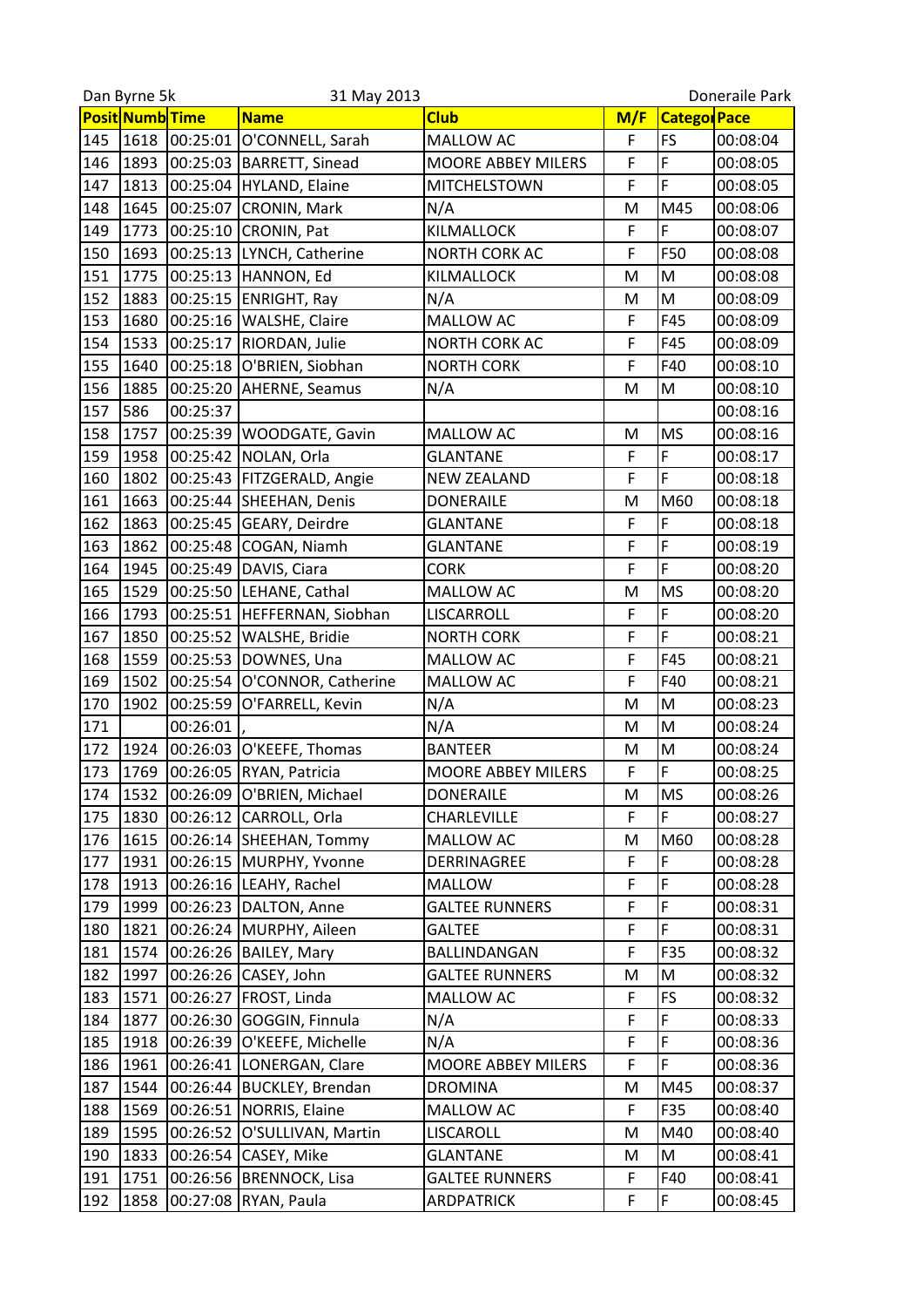| Posit Numb Time<br><b>Catego Pace</b><br><b>Name</b><br><b>Club</b><br>M/F<br>1601<br>00:27:12<br>MALLOW AC<br>F<br><b>FS</b><br>193<br>MCCARTHY, Catherine<br>00:08:46<br>F<br>F35<br>194<br>1580<br>00:27:13<br>SHEEHAN, Caroline<br>00:08:47<br><b>MALLOW AC</b><br>F<br>1853<br>00:27:13 CORNALLY, Nicole<br>F<br>195<br>MALLOW AC<br>00:08:47<br>F<br><b>FS</b><br>1598<br>196<br>00:27:14<br>MACNAMARA, Karen<br>N/A<br>00:08:47<br>KILFINANE<br>197<br>1689<br>00:27:15<br><b>MS</b><br>ROCHE, Michael<br>M<br>00:08:47<br>F<br>F<br>1954<br>198<br>00:27:16<br><b>BUTLER, Brid</b><br>N/A<br>00:08:48<br>F<br>F<br>199<br>1822<br>00:27:16 LYNCH, Lisa<br><b>MALLOW AC</b><br>00:08:48<br>F<br>F<br>1823<br>200<br>00:27:19   MCCARTHY, Katie<br><b>MALLOW AC</b><br>00:08:49<br>F<br>F<br>1983<br>00:27:25<br>201<br>QUIRKE, Lisa<br><b>DUHALLOW</b><br>00:08:51<br>F<br><b>F45</b><br>1635<br>202<br>00:27:26   MCCARTHY, Carmel<br><b>NORTH CORK</b><br>00:08:51<br>F<br>203<br>1982<br>F<br>00:27:28<br>PHILPOTT, Siobhan<br>00:08:52<br><b>DUHALLOW</b><br>F<br>F<br>204<br>1848<br>00:27:28 GUINEY, Clare<br><b>NEWTOWN</b><br>00:08:52<br>F<br>F<br>1897<br>205<br>00:27:29<br>SHEEHAN, Regina<br><b>DUHALLOW</b><br>00:08:52<br>F<br>F40<br>206<br>1570<br>00:27:29 BROWNE, Anne<br>00:08:52<br>CHURCHTOWN<br>F<br>1871<br>F<br>207<br>00:27:30 O'RIORDAN, Sinead<br>MALLOW AC<br>00:08:52<br>F<br>F<br>1889<br>208<br>00:27:30<br>O'NEILL, Angela<br><b>NORTH CORK</b><br>00:08:52<br>F<br>1816<br>00:27:31<br>F<br>209<br>O'DONOVAN, Christine<br>00:08:53<br>SHANBALLYMORE<br>F<br>F40<br>1753<br>210<br>00:27:31<br><b>CURTIN, Kay</b><br><b>GALTEE RUNNERS</b><br>00:08:53<br>211<br>1903<br>00:27:32 BOHAN, Michael<br>N/A<br>M<br>M<br>00:08:53<br>F<br>F<br>212<br>1973<br>MALLOW AC<br>00:27:33<br>O'SULLIVBAN, Catriona<br>00:08:53<br>F<br>F<br>213<br>1795<br>00:27:35<br>HICKEY, Amy<br>N/A<br>00:08:54<br>F<br>F<br>1849<br>00:27:37<br><b>NORTH CORK</b><br>214<br>O'SULLIVAN, Valerie<br>00:08:55<br>F<br>F<br>215<br>1785<br>N/A<br>00:27:38<br>O'CONNOR, Denise<br>00:08:55<br>F<br>F<br>216<br>1784<br>00:27:40<br>COSGRAVE, Clare<br>N/A<br>00:08:55<br>F<br>1594<br>F40<br>217<br>00:27:46<br><b>BARRETT, Geraldine</b><br>MALLOW AC<br>00:08:57<br>218<br>1646<br>00:27:47<br>O'REILLY, Joe<br>MALLOW AC<br>M<br>M45<br>00:08:58<br>1562<br>F<br>F45<br>219<br>00:27:49 O'BRIEN, Anne<br>MITCHELSTWON<br>00:08:58<br>F<br>F<br>220<br>00:27:51<br>CAREY, Carroll<br>1989<br><b>BALLHEA</b><br>00:08:59<br>F<br>F<br>00:27:52 GOGARTY, Sharon<br>221<br>1987<br><b>DONERAILE</b><br>00:08:59<br>222<br>MJ<br>1667<br>00:27:54<br>MCDONNELL, Kevin 9<br>MALLOW AC<br>00:09:00<br>Μ<br>F<br>1786<br>00:27:56<br>F<br>223<br><b>KEANE, Anne</b><br>N/A<br>00:09:01<br>F<br>F50<br>224<br>1545<br>00:27:57<br>O'CONNOR, Helena<br>NORTH CORK AC<br>00:09:01<br>F<br>F<br>225<br>1764<br>00:27:59<br>MURPHY, Helena<br>N/A<br>00:09:02<br>F<br>F<br>1819<br>00:28:04<br>DALY, Anne<br>KILFINANE<br>226<br>00:09:03<br>F<br><b>FS</b><br>227<br>1605<br>00:28:10<br>O'CONNOR, Helena<br>N/A<br>00:09:05<br>F<br>F<br>00:28:12<br>WALSH, Lorraine<br>N/A<br>00:09:06<br>228<br>1772<br>F<br>F<br>1884<br>N/A<br>229<br>00:28:14<br><b>ENRIGHT, Bernadine</b><br>00:09:06<br>F<br>F<br>230<br>1771<br>00:28:15<br>FINNEGAN, Michelle<br>N/A<br>00:09:07<br>F<br>FJ<br>1627<br>O'SHEA, Aoife 16<br>231<br>00:28:16<br>MALLOW AC<br>00:09:07<br>00:28:16<br>232<br>1578<br>DAVITT, Mick<br>M40<br>00:09:07<br>MALLOW AC<br>M<br>F<br>PERROTT, Sophia<br>F<br>233<br>1905<br>00:28:17<br>NORTH CORK AC<br>00:09:07<br>F<br>F50<br>234<br>1756<br>00:28:17<br>BRADY, Anne<br>00:09:07<br>CHARLEVILLE<br>1829<br>00:28:19<br>BRADY, John<br><b>NORTH CORK</b><br>M<br>00:09:08<br>235<br>M<br>M<br>1936<br>00:28:21<br>GYVES, Paddy<br>00:09:09<br>236<br><b>MALLOW</b><br>M<br>F<br>237<br>1952<br>00:28:22<br>MURPHY, Lousie<br>CHURCHTOWN<br>F<br>00:09:09<br>238<br>1681<br>00:28:23<br>MANNING, Denis<br>M40<br>00:09:09<br><b>ST FINBARRS</b><br>M<br>00:28:23<br>MALLOW AC<br>F<br>FS<br>00:09:09<br>239<br>1542<br>DEMPSEY, Siobhan<br>F<br>F<br>240<br>1886<br>00:28:25<br>AHERNE, Mirian<br>N/A<br>00:09:10 | Dan Byrne 5k | 31 May 2013 |  | Doneraile Park |
|-----------------------------------------------------------------------------------------------------------------------------------------------------------------------------------------------------------------------------------------------------------------------------------------------------------------------------------------------------------------------------------------------------------------------------------------------------------------------------------------------------------------------------------------------------------------------------------------------------------------------------------------------------------------------------------------------------------------------------------------------------------------------------------------------------------------------------------------------------------------------------------------------------------------------------------------------------------------------------------------------------------------------------------------------------------------------------------------------------------------------------------------------------------------------------------------------------------------------------------------------------------------------------------------------------------------------------------------------------------------------------------------------------------------------------------------------------------------------------------------------------------------------------------------------------------------------------------------------------------------------------------------------------------------------------------------------------------------------------------------------------------------------------------------------------------------------------------------------------------------------------------------------------------------------------------------------------------------------------------------------------------------------------------------------------------------------------------------------------------------------------------------------------------------------------------------------------------------------------------------------------------------------------------------------------------------------------------------------------------------------------------------------------------------------------------------------------------------------------------------------------------------------------------------------------------------------------------------------------------------------------------------------------------------------------------------------------------------------------------------------------------------------------------------------------------------------------------------------------------------------------------------------------------------------------------------------------------------------------------------------------------------------------------------------------------------------------------------------------------------------------------------------------------------------------------------------------------------------------------------------------------------------------------------------------------------------------------------------------------------------------------------------------------------------------------------------------------------------------------------------------------------------------------------------------------------------------------------------------------------------------------------------------------------------------------------------------------------------------------------------------------------------------------------------------------------------------------------------------------------------------------------------------------------------------------------------------------------------------------------------------------------------------------------------------------------------------------------------------------------------------------------------------------------------------------------------------------------------------------------------|--------------|-------------|--|----------------|
|                                                                                                                                                                                                                                                                                                                                                                                                                                                                                                                                                                                                                                                                                                                                                                                                                                                                                                                                                                                                                                                                                                                                                                                                                                                                                                                                                                                                                                                                                                                                                                                                                                                                                                                                                                                                                                                                                                                                                                                                                                                                                                                                                                                                                                                                                                                                                                                                                                                                                                                                                                                                                                                                                                                                                                                                                                                                                                                                                                                                                                                                                                                                                                                                                                                                                                                                                                                                                                                                                                                                                                                                                                                                                                                                                                                                                                                                                                                                                                                                                                                                                                                                                                                                                                               |              |             |  |                |
|                                                                                                                                                                                                                                                                                                                                                                                                                                                                                                                                                                                                                                                                                                                                                                                                                                                                                                                                                                                                                                                                                                                                                                                                                                                                                                                                                                                                                                                                                                                                                                                                                                                                                                                                                                                                                                                                                                                                                                                                                                                                                                                                                                                                                                                                                                                                                                                                                                                                                                                                                                                                                                                                                                                                                                                                                                                                                                                                                                                                                                                                                                                                                                                                                                                                                                                                                                                                                                                                                                                                                                                                                                                                                                                                                                                                                                                                                                                                                                                                                                                                                                                                                                                                                                               |              |             |  |                |
|                                                                                                                                                                                                                                                                                                                                                                                                                                                                                                                                                                                                                                                                                                                                                                                                                                                                                                                                                                                                                                                                                                                                                                                                                                                                                                                                                                                                                                                                                                                                                                                                                                                                                                                                                                                                                                                                                                                                                                                                                                                                                                                                                                                                                                                                                                                                                                                                                                                                                                                                                                                                                                                                                                                                                                                                                                                                                                                                                                                                                                                                                                                                                                                                                                                                                                                                                                                                                                                                                                                                                                                                                                                                                                                                                                                                                                                                                                                                                                                                                                                                                                                                                                                                                                               |              |             |  |                |
|                                                                                                                                                                                                                                                                                                                                                                                                                                                                                                                                                                                                                                                                                                                                                                                                                                                                                                                                                                                                                                                                                                                                                                                                                                                                                                                                                                                                                                                                                                                                                                                                                                                                                                                                                                                                                                                                                                                                                                                                                                                                                                                                                                                                                                                                                                                                                                                                                                                                                                                                                                                                                                                                                                                                                                                                                                                                                                                                                                                                                                                                                                                                                                                                                                                                                                                                                                                                                                                                                                                                                                                                                                                                                                                                                                                                                                                                                                                                                                                                                                                                                                                                                                                                                                               |              |             |  |                |
|                                                                                                                                                                                                                                                                                                                                                                                                                                                                                                                                                                                                                                                                                                                                                                                                                                                                                                                                                                                                                                                                                                                                                                                                                                                                                                                                                                                                                                                                                                                                                                                                                                                                                                                                                                                                                                                                                                                                                                                                                                                                                                                                                                                                                                                                                                                                                                                                                                                                                                                                                                                                                                                                                                                                                                                                                                                                                                                                                                                                                                                                                                                                                                                                                                                                                                                                                                                                                                                                                                                                                                                                                                                                                                                                                                                                                                                                                                                                                                                                                                                                                                                                                                                                                                               |              |             |  |                |
|                                                                                                                                                                                                                                                                                                                                                                                                                                                                                                                                                                                                                                                                                                                                                                                                                                                                                                                                                                                                                                                                                                                                                                                                                                                                                                                                                                                                                                                                                                                                                                                                                                                                                                                                                                                                                                                                                                                                                                                                                                                                                                                                                                                                                                                                                                                                                                                                                                                                                                                                                                                                                                                                                                                                                                                                                                                                                                                                                                                                                                                                                                                                                                                                                                                                                                                                                                                                                                                                                                                                                                                                                                                                                                                                                                                                                                                                                                                                                                                                                                                                                                                                                                                                                                               |              |             |  |                |
|                                                                                                                                                                                                                                                                                                                                                                                                                                                                                                                                                                                                                                                                                                                                                                                                                                                                                                                                                                                                                                                                                                                                                                                                                                                                                                                                                                                                                                                                                                                                                                                                                                                                                                                                                                                                                                                                                                                                                                                                                                                                                                                                                                                                                                                                                                                                                                                                                                                                                                                                                                                                                                                                                                                                                                                                                                                                                                                                                                                                                                                                                                                                                                                                                                                                                                                                                                                                                                                                                                                                                                                                                                                                                                                                                                                                                                                                                                                                                                                                                                                                                                                                                                                                                                               |              |             |  |                |
|                                                                                                                                                                                                                                                                                                                                                                                                                                                                                                                                                                                                                                                                                                                                                                                                                                                                                                                                                                                                                                                                                                                                                                                                                                                                                                                                                                                                                                                                                                                                                                                                                                                                                                                                                                                                                                                                                                                                                                                                                                                                                                                                                                                                                                                                                                                                                                                                                                                                                                                                                                                                                                                                                                                                                                                                                                                                                                                                                                                                                                                                                                                                                                                                                                                                                                                                                                                                                                                                                                                                                                                                                                                                                                                                                                                                                                                                                                                                                                                                                                                                                                                                                                                                                                               |              |             |  |                |
|                                                                                                                                                                                                                                                                                                                                                                                                                                                                                                                                                                                                                                                                                                                                                                                                                                                                                                                                                                                                                                                                                                                                                                                                                                                                                                                                                                                                                                                                                                                                                                                                                                                                                                                                                                                                                                                                                                                                                                                                                                                                                                                                                                                                                                                                                                                                                                                                                                                                                                                                                                                                                                                                                                                                                                                                                                                                                                                                                                                                                                                                                                                                                                                                                                                                                                                                                                                                                                                                                                                                                                                                                                                                                                                                                                                                                                                                                                                                                                                                                                                                                                                                                                                                                                               |              |             |  |                |
|                                                                                                                                                                                                                                                                                                                                                                                                                                                                                                                                                                                                                                                                                                                                                                                                                                                                                                                                                                                                                                                                                                                                                                                                                                                                                                                                                                                                                                                                                                                                                                                                                                                                                                                                                                                                                                                                                                                                                                                                                                                                                                                                                                                                                                                                                                                                                                                                                                                                                                                                                                                                                                                                                                                                                                                                                                                                                                                                                                                                                                                                                                                                                                                                                                                                                                                                                                                                                                                                                                                                                                                                                                                                                                                                                                                                                                                                                                                                                                                                                                                                                                                                                                                                                                               |              |             |  |                |
|                                                                                                                                                                                                                                                                                                                                                                                                                                                                                                                                                                                                                                                                                                                                                                                                                                                                                                                                                                                                                                                                                                                                                                                                                                                                                                                                                                                                                                                                                                                                                                                                                                                                                                                                                                                                                                                                                                                                                                                                                                                                                                                                                                                                                                                                                                                                                                                                                                                                                                                                                                                                                                                                                                                                                                                                                                                                                                                                                                                                                                                                                                                                                                                                                                                                                                                                                                                                                                                                                                                                                                                                                                                                                                                                                                                                                                                                                                                                                                                                                                                                                                                                                                                                                                               |              |             |  |                |
|                                                                                                                                                                                                                                                                                                                                                                                                                                                                                                                                                                                                                                                                                                                                                                                                                                                                                                                                                                                                                                                                                                                                                                                                                                                                                                                                                                                                                                                                                                                                                                                                                                                                                                                                                                                                                                                                                                                                                                                                                                                                                                                                                                                                                                                                                                                                                                                                                                                                                                                                                                                                                                                                                                                                                                                                                                                                                                                                                                                                                                                                                                                                                                                                                                                                                                                                                                                                                                                                                                                                                                                                                                                                                                                                                                                                                                                                                                                                                                                                                                                                                                                                                                                                                                               |              |             |  |                |
|                                                                                                                                                                                                                                                                                                                                                                                                                                                                                                                                                                                                                                                                                                                                                                                                                                                                                                                                                                                                                                                                                                                                                                                                                                                                                                                                                                                                                                                                                                                                                                                                                                                                                                                                                                                                                                                                                                                                                                                                                                                                                                                                                                                                                                                                                                                                                                                                                                                                                                                                                                                                                                                                                                                                                                                                                                                                                                                                                                                                                                                                                                                                                                                                                                                                                                                                                                                                                                                                                                                                                                                                                                                                                                                                                                                                                                                                                                                                                                                                                                                                                                                                                                                                                                               |              |             |  |                |
|                                                                                                                                                                                                                                                                                                                                                                                                                                                                                                                                                                                                                                                                                                                                                                                                                                                                                                                                                                                                                                                                                                                                                                                                                                                                                                                                                                                                                                                                                                                                                                                                                                                                                                                                                                                                                                                                                                                                                                                                                                                                                                                                                                                                                                                                                                                                                                                                                                                                                                                                                                                                                                                                                                                                                                                                                                                                                                                                                                                                                                                                                                                                                                                                                                                                                                                                                                                                                                                                                                                                                                                                                                                                                                                                                                                                                                                                                                                                                                                                                                                                                                                                                                                                                                               |              |             |  |                |
|                                                                                                                                                                                                                                                                                                                                                                                                                                                                                                                                                                                                                                                                                                                                                                                                                                                                                                                                                                                                                                                                                                                                                                                                                                                                                                                                                                                                                                                                                                                                                                                                                                                                                                                                                                                                                                                                                                                                                                                                                                                                                                                                                                                                                                                                                                                                                                                                                                                                                                                                                                                                                                                                                                                                                                                                                                                                                                                                                                                                                                                                                                                                                                                                                                                                                                                                                                                                                                                                                                                                                                                                                                                                                                                                                                                                                                                                                                                                                                                                                                                                                                                                                                                                                                               |              |             |  |                |
|                                                                                                                                                                                                                                                                                                                                                                                                                                                                                                                                                                                                                                                                                                                                                                                                                                                                                                                                                                                                                                                                                                                                                                                                                                                                                                                                                                                                                                                                                                                                                                                                                                                                                                                                                                                                                                                                                                                                                                                                                                                                                                                                                                                                                                                                                                                                                                                                                                                                                                                                                                                                                                                                                                                                                                                                                                                                                                                                                                                                                                                                                                                                                                                                                                                                                                                                                                                                                                                                                                                                                                                                                                                                                                                                                                                                                                                                                                                                                                                                                                                                                                                                                                                                                                               |              |             |  |                |
|                                                                                                                                                                                                                                                                                                                                                                                                                                                                                                                                                                                                                                                                                                                                                                                                                                                                                                                                                                                                                                                                                                                                                                                                                                                                                                                                                                                                                                                                                                                                                                                                                                                                                                                                                                                                                                                                                                                                                                                                                                                                                                                                                                                                                                                                                                                                                                                                                                                                                                                                                                                                                                                                                                                                                                                                                                                                                                                                                                                                                                                                                                                                                                                                                                                                                                                                                                                                                                                                                                                                                                                                                                                                                                                                                                                                                                                                                                                                                                                                                                                                                                                                                                                                                                               |              |             |  |                |
|                                                                                                                                                                                                                                                                                                                                                                                                                                                                                                                                                                                                                                                                                                                                                                                                                                                                                                                                                                                                                                                                                                                                                                                                                                                                                                                                                                                                                                                                                                                                                                                                                                                                                                                                                                                                                                                                                                                                                                                                                                                                                                                                                                                                                                                                                                                                                                                                                                                                                                                                                                                                                                                                                                                                                                                                                                                                                                                                                                                                                                                                                                                                                                                                                                                                                                                                                                                                                                                                                                                                                                                                                                                                                                                                                                                                                                                                                                                                                                                                                                                                                                                                                                                                                                               |              |             |  |                |
|                                                                                                                                                                                                                                                                                                                                                                                                                                                                                                                                                                                                                                                                                                                                                                                                                                                                                                                                                                                                                                                                                                                                                                                                                                                                                                                                                                                                                                                                                                                                                                                                                                                                                                                                                                                                                                                                                                                                                                                                                                                                                                                                                                                                                                                                                                                                                                                                                                                                                                                                                                                                                                                                                                                                                                                                                                                                                                                                                                                                                                                                                                                                                                                                                                                                                                                                                                                                                                                                                                                                                                                                                                                                                                                                                                                                                                                                                                                                                                                                                                                                                                                                                                                                                                               |              |             |  |                |
|                                                                                                                                                                                                                                                                                                                                                                                                                                                                                                                                                                                                                                                                                                                                                                                                                                                                                                                                                                                                                                                                                                                                                                                                                                                                                                                                                                                                                                                                                                                                                                                                                                                                                                                                                                                                                                                                                                                                                                                                                                                                                                                                                                                                                                                                                                                                                                                                                                                                                                                                                                                                                                                                                                                                                                                                                                                                                                                                                                                                                                                                                                                                                                                                                                                                                                                                                                                                                                                                                                                                                                                                                                                                                                                                                                                                                                                                                                                                                                                                                                                                                                                                                                                                                                               |              |             |  |                |
|                                                                                                                                                                                                                                                                                                                                                                                                                                                                                                                                                                                                                                                                                                                                                                                                                                                                                                                                                                                                                                                                                                                                                                                                                                                                                                                                                                                                                                                                                                                                                                                                                                                                                                                                                                                                                                                                                                                                                                                                                                                                                                                                                                                                                                                                                                                                                                                                                                                                                                                                                                                                                                                                                                                                                                                                                                                                                                                                                                                                                                                                                                                                                                                                                                                                                                                                                                                                                                                                                                                                                                                                                                                                                                                                                                                                                                                                                                                                                                                                                                                                                                                                                                                                                                               |              |             |  |                |
|                                                                                                                                                                                                                                                                                                                                                                                                                                                                                                                                                                                                                                                                                                                                                                                                                                                                                                                                                                                                                                                                                                                                                                                                                                                                                                                                                                                                                                                                                                                                                                                                                                                                                                                                                                                                                                                                                                                                                                                                                                                                                                                                                                                                                                                                                                                                                                                                                                                                                                                                                                                                                                                                                                                                                                                                                                                                                                                                                                                                                                                                                                                                                                                                                                                                                                                                                                                                                                                                                                                                                                                                                                                                                                                                                                                                                                                                                                                                                                                                                                                                                                                                                                                                                                               |              |             |  |                |
|                                                                                                                                                                                                                                                                                                                                                                                                                                                                                                                                                                                                                                                                                                                                                                                                                                                                                                                                                                                                                                                                                                                                                                                                                                                                                                                                                                                                                                                                                                                                                                                                                                                                                                                                                                                                                                                                                                                                                                                                                                                                                                                                                                                                                                                                                                                                                                                                                                                                                                                                                                                                                                                                                                                                                                                                                                                                                                                                                                                                                                                                                                                                                                                                                                                                                                                                                                                                                                                                                                                                                                                                                                                                                                                                                                                                                                                                                                                                                                                                                                                                                                                                                                                                                                               |              |             |  |                |
|                                                                                                                                                                                                                                                                                                                                                                                                                                                                                                                                                                                                                                                                                                                                                                                                                                                                                                                                                                                                                                                                                                                                                                                                                                                                                                                                                                                                                                                                                                                                                                                                                                                                                                                                                                                                                                                                                                                                                                                                                                                                                                                                                                                                                                                                                                                                                                                                                                                                                                                                                                                                                                                                                                                                                                                                                                                                                                                                                                                                                                                                                                                                                                                                                                                                                                                                                                                                                                                                                                                                                                                                                                                                                                                                                                                                                                                                                                                                                                                                                                                                                                                                                                                                                                               |              |             |  |                |
|                                                                                                                                                                                                                                                                                                                                                                                                                                                                                                                                                                                                                                                                                                                                                                                                                                                                                                                                                                                                                                                                                                                                                                                                                                                                                                                                                                                                                                                                                                                                                                                                                                                                                                                                                                                                                                                                                                                                                                                                                                                                                                                                                                                                                                                                                                                                                                                                                                                                                                                                                                                                                                                                                                                                                                                                                                                                                                                                                                                                                                                                                                                                                                                                                                                                                                                                                                                                                                                                                                                                                                                                                                                                                                                                                                                                                                                                                                                                                                                                                                                                                                                                                                                                                                               |              |             |  |                |
|                                                                                                                                                                                                                                                                                                                                                                                                                                                                                                                                                                                                                                                                                                                                                                                                                                                                                                                                                                                                                                                                                                                                                                                                                                                                                                                                                                                                                                                                                                                                                                                                                                                                                                                                                                                                                                                                                                                                                                                                                                                                                                                                                                                                                                                                                                                                                                                                                                                                                                                                                                                                                                                                                                                                                                                                                                                                                                                                                                                                                                                                                                                                                                                                                                                                                                                                                                                                                                                                                                                                                                                                                                                                                                                                                                                                                                                                                                                                                                                                                                                                                                                                                                                                                                               |              |             |  |                |
|                                                                                                                                                                                                                                                                                                                                                                                                                                                                                                                                                                                                                                                                                                                                                                                                                                                                                                                                                                                                                                                                                                                                                                                                                                                                                                                                                                                                                                                                                                                                                                                                                                                                                                                                                                                                                                                                                                                                                                                                                                                                                                                                                                                                                                                                                                                                                                                                                                                                                                                                                                                                                                                                                                                                                                                                                                                                                                                                                                                                                                                                                                                                                                                                                                                                                                                                                                                                                                                                                                                                                                                                                                                                                                                                                                                                                                                                                                                                                                                                                                                                                                                                                                                                                                               |              |             |  |                |
|                                                                                                                                                                                                                                                                                                                                                                                                                                                                                                                                                                                                                                                                                                                                                                                                                                                                                                                                                                                                                                                                                                                                                                                                                                                                                                                                                                                                                                                                                                                                                                                                                                                                                                                                                                                                                                                                                                                                                                                                                                                                                                                                                                                                                                                                                                                                                                                                                                                                                                                                                                                                                                                                                                                                                                                                                                                                                                                                                                                                                                                                                                                                                                                                                                                                                                                                                                                                                                                                                                                                                                                                                                                                                                                                                                                                                                                                                                                                                                                                                                                                                                                                                                                                                                               |              |             |  |                |
|                                                                                                                                                                                                                                                                                                                                                                                                                                                                                                                                                                                                                                                                                                                                                                                                                                                                                                                                                                                                                                                                                                                                                                                                                                                                                                                                                                                                                                                                                                                                                                                                                                                                                                                                                                                                                                                                                                                                                                                                                                                                                                                                                                                                                                                                                                                                                                                                                                                                                                                                                                                                                                                                                                                                                                                                                                                                                                                                                                                                                                                                                                                                                                                                                                                                                                                                                                                                                                                                                                                                                                                                                                                                                                                                                                                                                                                                                                                                                                                                                                                                                                                                                                                                                                               |              |             |  |                |
|                                                                                                                                                                                                                                                                                                                                                                                                                                                                                                                                                                                                                                                                                                                                                                                                                                                                                                                                                                                                                                                                                                                                                                                                                                                                                                                                                                                                                                                                                                                                                                                                                                                                                                                                                                                                                                                                                                                                                                                                                                                                                                                                                                                                                                                                                                                                                                                                                                                                                                                                                                                                                                                                                                                                                                                                                                                                                                                                                                                                                                                                                                                                                                                                                                                                                                                                                                                                                                                                                                                                                                                                                                                                                                                                                                                                                                                                                                                                                                                                                                                                                                                                                                                                                                               |              |             |  |                |
|                                                                                                                                                                                                                                                                                                                                                                                                                                                                                                                                                                                                                                                                                                                                                                                                                                                                                                                                                                                                                                                                                                                                                                                                                                                                                                                                                                                                                                                                                                                                                                                                                                                                                                                                                                                                                                                                                                                                                                                                                                                                                                                                                                                                                                                                                                                                                                                                                                                                                                                                                                                                                                                                                                                                                                                                                                                                                                                                                                                                                                                                                                                                                                                                                                                                                                                                                                                                                                                                                                                                                                                                                                                                                                                                                                                                                                                                                                                                                                                                                                                                                                                                                                                                                                               |              |             |  |                |
|                                                                                                                                                                                                                                                                                                                                                                                                                                                                                                                                                                                                                                                                                                                                                                                                                                                                                                                                                                                                                                                                                                                                                                                                                                                                                                                                                                                                                                                                                                                                                                                                                                                                                                                                                                                                                                                                                                                                                                                                                                                                                                                                                                                                                                                                                                                                                                                                                                                                                                                                                                                                                                                                                                                                                                                                                                                                                                                                                                                                                                                                                                                                                                                                                                                                                                                                                                                                                                                                                                                                                                                                                                                                                                                                                                                                                                                                                                                                                                                                                                                                                                                                                                                                                                               |              |             |  |                |
|                                                                                                                                                                                                                                                                                                                                                                                                                                                                                                                                                                                                                                                                                                                                                                                                                                                                                                                                                                                                                                                                                                                                                                                                                                                                                                                                                                                                                                                                                                                                                                                                                                                                                                                                                                                                                                                                                                                                                                                                                                                                                                                                                                                                                                                                                                                                                                                                                                                                                                                                                                                                                                                                                                                                                                                                                                                                                                                                                                                                                                                                                                                                                                                                                                                                                                                                                                                                                                                                                                                                                                                                                                                                                                                                                                                                                                                                                                                                                                                                                                                                                                                                                                                                                                               |              |             |  |                |
|                                                                                                                                                                                                                                                                                                                                                                                                                                                                                                                                                                                                                                                                                                                                                                                                                                                                                                                                                                                                                                                                                                                                                                                                                                                                                                                                                                                                                                                                                                                                                                                                                                                                                                                                                                                                                                                                                                                                                                                                                                                                                                                                                                                                                                                                                                                                                                                                                                                                                                                                                                                                                                                                                                                                                                                                                                                                                                                                                                                                                                                                                                                                                                                                                                                                                                                                                                                                                                                                                                                                                                                                                                                                                                                                                                                                                                                                                                                                                                                                                                                                                                                                                                                                                                               |              |             |  |                |
|                                                                                                                                                                                                                                                                                                                                                                                                                                                                                                                                                                                                                                                                                                                                                                                                                                                                                                                                                                                                                                                                                                                                                                                                                                                                                                                                                                                                                                                                                                                                                                                                                                                                                                                                                                                                                                                                                                                                                                                                                                                                                                                                                                                                                                                                                                                                                                                                                                                                                                                                                                                                                                                                                                                                                                                                                                                                                                                                                                                                                                                                                                                                                                                                                                                                                                                                                                                                                                                                                                                                                                                                                                                                                                                                                                                                                                                                                                                                                                                                                                                                                                                                                                                                                                               |              |             |  |                |
|                                                                                                                                                                                                                                                                                                                                                                                                                                                                                                                                                                                                                                                                                                                                                                                                                                                                                                                                                                                                                                                                                                                                                                                                                                                                                                                                                                                                                                                                                                                                                                                                                                                                                                                                                                                                                                                                                                                                                                                                                                                                                                                                                                                                                                                                                                                                                                                                                                                                                                                                                                                                                                                                                                                                                                                                                                                                                                                                                                                                                                                                                                                                                                                                                                                                                                                                                                                                                                                                                                                                                                                                                                                                                                                                                                                                                                                                                                                                                                                                                                                                                                                                                                                                                                               |              |             |  |                |
|                                                                                                                                                                                                                                                                                                                                                                                                                                                                                                                                                                                                                                                                                                                                                                                                                                                                                                                                                                                                                                                                                                                                                                                                                                                                                                                                                                                                                                                                                                                                                                                                                                                                                                                                                                                                                                                                                                                                                                                                                                                                                                                                                                                                                                                                                                                                                                                                                                                                                                                                                                                                                                                                                                                                                                                                                                                                                                                                                                                                                                                                                                                                                                                                                                                                                                                                                                                                                                                                                                                                                                                                                                                                                                                                                                                                                                                                                                                                                                                                                                                                                                                                                                                                                                               |              |             |  |                |
|                                                                                                                                                                                                                                                                                                                                                                                                                                                                                                                                                                                                                                                                                                                                                                                                                                                                                                                                                                                                                                                                                                                                                                                                                                                                                                                                                                                                                                                                                                                                                                                                                                                                                                                                                                                                                                                                                                                                                                                                                                                                                                                                                                                                                                                                                                                                                                                                                                                                                                                                                                                                                                                                                                                                                                                                                                                                                                                                                                                                                                                                                                                                                                                                                                                                                                                                                                                                                                                                                                                                                                                                                                                                                                                                                                                                                                                                                                                                                                                                                                                                                                                                                                                                                                               |              |             |  |                |
|                                                                                                                                                                                                                                                                                                                                                                                                                                                                                                                                                                                                                                                                                                                                                                                                                                                                                                                                                                                                                                                                                                                                                                                                                                                                                                                                                                                                                                                                                                                                                                                                                                                                                                                                                                                                                                                                                                                                                                                                                                                                                                                                                                                                                                                                                                                                                                                                                                                                                                                                                                                                                                                                                                                                                                                                                                                                                                                                                                                                                                                                                                                                                                                                                                                                                                                                                                                                                                                                                                                                                                                                                                                                                                                                                                                                                                                                                                                                                                                                                                                                                                                                                                                                                                               |              |             |  |                |
|                                                                                                                                                                                                                                                                                                                                                                                                                                                                                                                                                                                                                                                                                                                                                                                                                                                                                                                                                                                                                                                                                                                                                                                                                                                                                                                                                                                                                                                                                                                                                                                                                                                                                                                                                                                                                                                                                                                                                                                                                                                                                                                                                                                                                                                                                                                                                                                                                                                                                                                                                                                                                                                                                                                                                                                                                                                                                                                                                                                                                                                                                                                                                                                                                                                                                                                                                                                                                                                                                                                                                                                                                                                                                                                                                                                                                                                                                                                                                                                                                                                                                                                                                                                                                                               |              |             |  |                |
|                                                                                                                                                                                                                                                                                                                                                                                                                                                                                                                                                                                                                                                                                                                                                                                                                                                                                                                                                                                                                                                                                                                                                                                                                                                                                                                                                                                                                                                                                                                                                                                                                                                                                                                                                                                                                                                                                                                                                                                                                                                                                                                                                                                                                                                                                                                                                                                                                                                                                                                                                                                                                                                                                                                                                                                                                                                                                                                                                                                                                                                                                                                                                                                                                                                                                                                                                                                                                                                                                                                                                                                                                                                                                                                                                                                                                                                                                                                                                                                                                                                                                                                                                                                                                                               |              |             |  |                |
|                                                                                                                                                                                                                                                                                                                                                                                                                                                                                                                                                                                                                                                                                                                                                                                                                                                                                                                                                                                                                                                                                                                                                                                                                                                                                                                                                                                                                                                                                                                                                                                                                                                                                                                                                                                                                                                                                                                                                                                                                                                                                                                                                                                                                                                                                                                                                                                                                                                                                                                                                                                                                                                                                                                                                                                                                                                                                                                                                                                                                                                                                                                                                                                                                                                                                                                                                                                                                                                                                                                                                                                                                                                                                                                                                                                                                                                                                                                                                                                                                                                                                                                                                                                                                                               |              |             |  |                |
|                                                                                                                                                                                                                                                                                                                                                                                                                                                                                                                                                                                                                                                                                                                                                                                                                                                                                                                                                                                                                                                                                                                                                                                                                                                                                                                                                                                                                                                                                                                                                                                                                                                                                                                                                                                                                                                                                                                                                                                                                                                                                                                                                                                                                                                                                                                                                                                                                                                                                                                                                                                                                                                                                                                                                                                                                                                                                                                                                                                                                                                                                                                                                                                                                                                                                                                                                                                                                                                                                                                                                                                                                                                                                                                                                                                                                                                                                                                                                                                                                                                                                                                                                                                                                                               |              |             |  |                |
|                                                                                                                                                                                                                                                                                                                                                                                                                                                                                                                                                                                                                                                                                                                                                                                                                                                                                                                                                                                                                                                                                                                                                                                                                                                                                                                                                                                                                                                                                                                                                                                                                                                                                                                                                                                                                                                                                                                                                                                                                                                                                                                                                                                                                                                                                                                                                                                                                                                                                                                                                                                                                                                                                                                                                                                                                                                                                                                                                                                                                                                                                                                                                                                                                                                                                                                                                                                                                                                                                                                                                                                                                                                                                                                                                                                                                                                                                                                                                                                                                                                                                                                                                                                                                                               |              |             |  |                |
|                                                                                                                                                                                                                                                                                                                                                                                                                                                                                                                                                                                                                                                                                                                                                                                                                                                                                                                                                                                                                                                                                                                                                                                                                                                                                                                                                                                                                                                                                                                                                                                                                                                                                                                                                                                                                                                                                                                                                                                                                                                                                                                                                                                                                                                                                                                                                                                                                                                                                                                                                                                                                                                                                                                                                                                                                                                                                                                                                                                                                                                                                                                                                                                                                                                                                                                                                                                                                                                                                                                                                                                                                                                                                                                                                                                                                                                                                                                                                                                                                                                                                                                                                                                                                                               |              |             |  |                |
|                                                                                                                                                                                                                                                                                                                                                                                                                                                                                                                                                                                                                                                                                                                                                                                                                                                                                                                                                                                                                                                                                                                                                                                                                                                                                                                                                                                                                                                                                                                                                                                                                                                                                                                                                                                                                                                                                                                                                                                                                                                                                                                                                                                                                                                                                                                                                                                                                                                                                                                                                                                                                                                                                                                                                                                                                                                                                                                                                                                                                                                                                                                                                                                                                                                                                                                                                                                                                                                                                                                                                                                                                                                                                                                                                                                                                                                                                                                                                                                                                                                                                                                                                                                                                                               |              |             |  |                |
|                                                                                                                                                                                                                                                                                                                                                                                                                                                                                                                                                                                                                                                                                                                                                                                                                                                                                                                                                                                                                                                                                                                                                                                                                                                                                                                                                                                                                                                                                                                                                                                                                                                                                                                                                                                                                                                                                                                                                                                                                                                                                                                                                                                                                                                                                                                                                                                                                                                                                                                                                                                                                                                                                                                                                                                                                                                                                                                                                                                                                                                                                                                                                                                                                                                                                                                                                                                                                                                                                                                                                                                                                                                                                                                                                                                                                                                                                                                                                                                                                                                                                                                                                                                                                                               |              |             |  |                |
|                                                                                                                                                                                                                                                                                                                                                                                                                                                                                                                                                                                                                                                                                                                                                                                                                                                                                                                                                                                                                                                                                                                                                                                                                                                                                                                                                                                                                                                                                                                                                                                                                                                                                                                                                                                                                                                                                                                                                                                                                                                                                                                                                                                                                                                                                                                                                                                                                                                                                                                                                                                                                                                                                                                                                                                                                                                                                                                                                                                                                                                                                                                                                                                                                                                                                                                                                                                                                                                                                                                                                                                                                                                                                                                                                                                                                                                                                                                                                                                                                                                                                                                                                                                                                                               |              |             |  |                |
|                                                                                                                                                                                                                                                                                                                                                                                                                                                                                                                                                                                                                                                                                                                                                                                                                                                                                                                                                                                                                                                                                                                                                                                                                                                                                                                                                                                                                                                                                                                                                                                                                                                                                                                                                                                                                                                                                                                                                                                                                                                                                                                                                                                                                                                                                                                                                                                                                                                                                                                                                                                                                                                                                                                                                                                                                                                                                                                                                                                                                                                                                                                                                                                                                                                                                                                                                                                                                                                                                                                                                                                                                                                                                                                                                                                                                                                                                                                                                                                                                                                                                                                                                                                                                                               |              |             |  |                |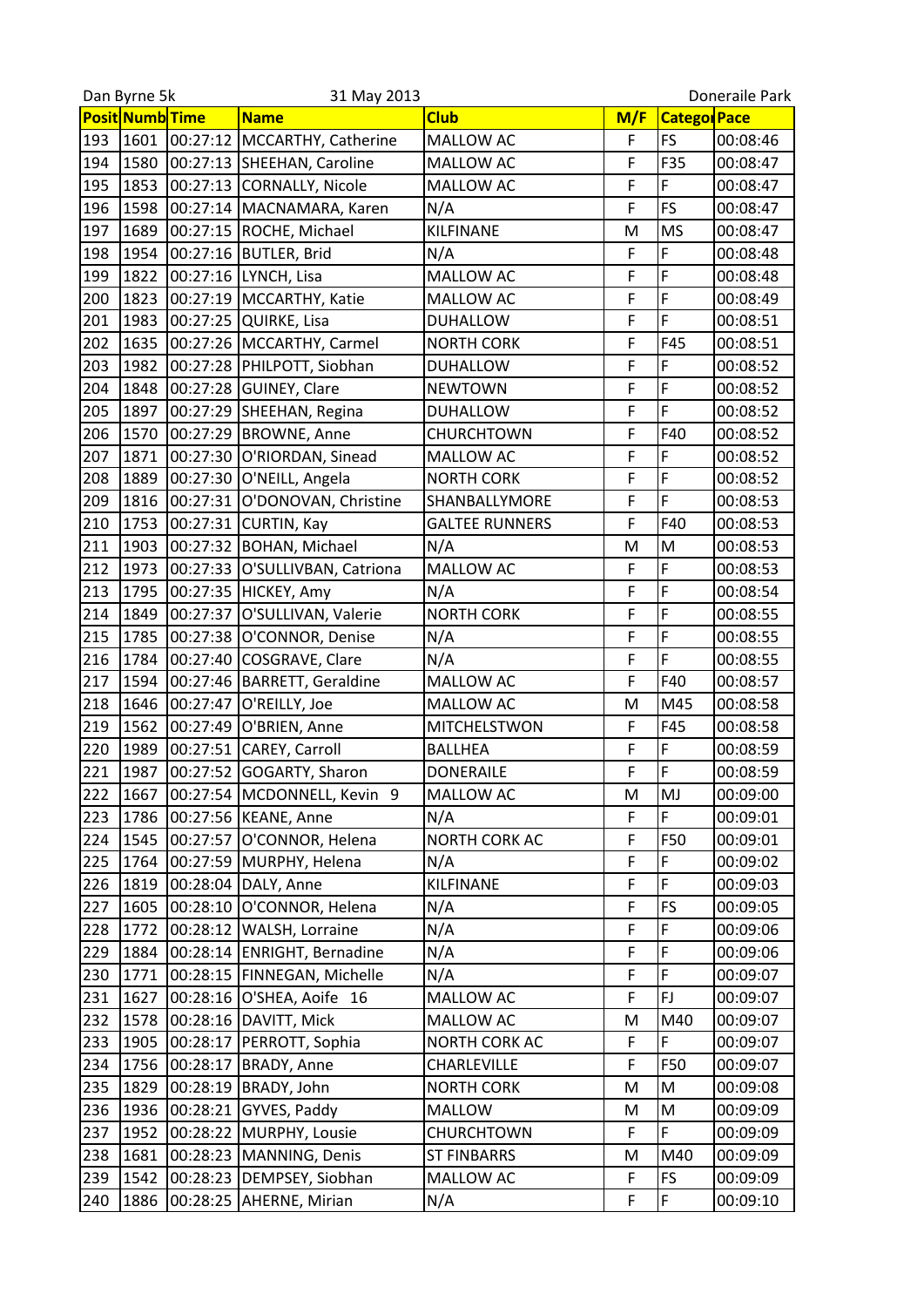| Posit Numb Time<br><b>Club</b><br>M/F<br><b>Categor</b> Pace<br><b>Name</b><br>00:28:26<br>1831<br><b>GLANTANE</b><br>M<br>241<br>CRONIN, Der<br>00:09:10<br>M<br>F<br>F55<br>242<br>1556<br>00:28:26<br><b>BURKE, Anne</b><br><b>BRUFF</b><br>00:09:10<br>F<br>243<br>1535<br>00:28:28<br>F35<br>HICKEY, Sharon<br>00:09:11<br><b>DROMAHNAE</b><br>F<br>F<br>1870<br>244<br>00:28:30<br>O'LEARY, Fide; Ma<br><b>BURNFORT</b><br>00:09:12<br>M<br>1953<br>245<br>00:28:35<br><b>BROWN, Mike</b><br>CHURCHTOWN<br>M<br>00:09:13<br>F<br>F<br>1891<br>246<br>00:28:37<br>DUNNE, Ann<br>N/A<br>00:09:14<br>M<br>247<br>1855<br>00:28:38<br><b>COLLINS, Stewart</b><br><b>MIDLETON</b><br>M<br>00:09:14<br>F<br>F<br>248<br>1806<br>00:28:39   MCAULIFFE, Marie<br>MALLOW AC<br>00:09:15<br>249<br>1805<br>M<br>00:28:40<br>M<br>MCAULIFFE, Paudie<br>MALLOW AC<br>00:09:15<br>F<br>F<br>250<br>1926<br>00:28:42<br>DONOVAN, Thersa<br>MOORE ABBEY MILERS<br>00:09:15<br>F<br>F45<br>251<br>1679<br>00:28:44<br>PRATT, Annetta<br>00:09:16<br>MALLOW AC<br>F<br>252<br>1659<br>00:28:44<br>FINUCANE, Diane<br>MALLOW AC<br>F35<br>00:09:16<br>M<br>253<br>1820<br>00:28:49   WALSH, Jamie<br>M<br><b>GALTEE</b><br>00:09:18<br>254<br>1697<br>M40<br>00:28:51<br>O'SULLIVAN, Johnny<br><b>GALTEE RUNNERS</b><br>00:09:18<br>M<br>255<br>F<br>FS<br>1564<br>00:28:52<br>HARTOGAN, Noreen<br>CHARLEVILLE<br>00:09:19<br>F<br>F<br>256<br>1878<br>00:28:55<br>MURPHY, Maria<br>NORTH CORK AC<br>00:09:20 | Doneraile Park |  |  |
|---------------------------------------------------------------------------------------------------------------------------------------------------------------------------------------------------------------------------------------------------------------------------------------------------------------------------------------------------------------------------------------------------------------------------------------------------------------------------------------------------------------------------------------------------------------------------------------------------------------------------------------------------------------------------------------------------------------------------------------------------------------------------------------------------------------------------------------------------------------------------------------------------------------------------------------------------------------------------------------------------------------------------------------------------------------------------------------------------------------------------------------------------------------------------------------------------------------------------------------------------------------------------------------------------------------------------------------------------------------------------------------------------------------------------------------------------------------------------------------------------|----------------|--|--|
|                                                                                                                                                                                                                                                                                                                                                                                                                                                                                                                                                                                                                                                                                                                                                                                                                                                                                                                                                                                                                                                                                                                                                                                                                                                                                                                                                                                                                                                                                                   |                |  |  |
|                                                                                                                                                                                                                                                                                                                                                                                                                                                                                                                                                                                                                                                                                                                                                                                                                                                                                                                                                                                                                                                                                                                                                                                                                                                                                                                                                                                                                                                                                                   |                |  |  |
|                                                                                                                                                                                                                                                                                                                                                                                                                                                                                                                                                                                                                                                                                                                                                                                                                                                                                                                                                                                                                                                                                                                                                                                                                                                                                                                                                                                                                                                                                                   |                |  |  |
|                                                                                                                                                                                                                                                                                                                                                                                                                                                                                                                                                                                                                                                                                                                                                                                                                                                                                                                                                                                                                                                                                                                                                                                                                                                                                                                                                                                                                                                                                                   |                |  |  |
|                                                                                                                                                                                                                                                                                                                                                                                                                                                                                                                                                                                                                                                                                                                                                                                                                                                                                                                                                                                                                                                                                                                                                                                                                                                                                                                                                                                                                                                                                                   |                |  |  |
|                                                                                                                                                                                                                                                                                                                                                                                                                                                                                                                                                                                                                                                                                                                                                                                                                                                                                                                                                                                                                                                                                                                                                                                                                                                                                                                                                                                                                                                                                                   |                |  |  |
|                                                                                                                                                                                                                                                                                                                                                                                                                                                                                                                                                                                                                                                                                                                                                                                                                                                                                                                                                                                                                                                                                                                                                                                                                                                                                                                                                                                                                                                                                                   |                |  |  |
|                                                                                                                                                                                                                                                                                                                                                                                                                                                                                                                                                                                                                                                                                                                                                                                                                                                                                                                                                                                                                                                                                                                                                                                                                                                                                                                                                                                                                                                                                                   |                |  |  |
|                                                                                                                                                                                                                                                                                                                                                                                                                                                                                                                                                                                                                                                                                                                                                                                                                                                                                                                                                                                                                                                                                                                                                                                                                                                                                                                                                                                                                                                                                                   |                |  |  |
|                                                                                                                                                                                                                                                                                                                                                                                                                                                                                                                                                                                                                                                                                                                                                                                                                                                                                                                                                                                                                                                                                                                                                                                                                                                                                                                                                                                                                                                                                                   |                |  |  |
|                                                                                                                                                                                                                                                                                                                                                                                                                                                                                                                                                                                                                                                                                                                                                                                                                                                                                                                                                                                                                                                                                                                                                                                                                                                                                                                                                                                                                                                                                                   |                |  |  |
|                                                                                                                                                                                                                                                                                                                                                                                                                                                                                                                                                                                                                                                                                                                                                                                                                                                                                                                                                                                                                                                                                                                                                                                                                                                                                                                                                                                                                                                                                                   |                |  |  |
|                                                                                                                                                                                                                                                                                                                                                                                                                                                                                                                                                                                                                                                                                                                                                                                                                                                                                                                                                                                                                                                                                                                                                                                                                                                                                                                                                                                                                                                                                                   |                |  |  |
|                                                                                                                                                                                                                                                                                                                                                                                                                                                                                                                                                                                                                                                                                                                                                                                                                                                                                                                                                                                                                                                                                                                                                                                                                                                                                                                                                                                                                                                                                                   |                |  |  |
|                                                                                                                                                                                                                                                                                                                                                                                                                                                                                                                                                                                                                                                                                                                                                                                                                                                                                                                                                                                                                                                                                                                                                                                                                                                                                                                                                                                                                                                                                                   |                |  |  |
|                                                                                                                                                                                                                                                                                                                                                                                                                                                                                                                                                                                                                                                                                                                                                                                                                                                                                                                                                                                                                                                                                                                                                                                                                                                                                                                                                                                                                                                                                                   |                |  |  |
|                                                                                                                                                                                                                                                                                                                                                                                                                                                                                                                                                                                                                                                                                                                                                                                                                                                                                                                                                                                                                                                                                                                                                                                                                                                                                                                                                                                                                                                                                                   |                |  |  |
| 257<br>M<br>1940<br>00:28:56   TWOOMEY, Declan<br><b>MALLOW</b><br>00:09:20<br>M                                                                                                                                                                                                                                                                                                                                                                                                                                                                                                                                                                                                                                                                                                                                                                                                                                                                                                                                                                                                                                                                                                                                                                                                                                                                                                                                                                                                                  |                |  |  |
| F<br>F50<br>258<br>1561<br>00:28:57<br>KELLY, Marian<br>ANGLESBORO<br>00:09:20                                                                                                                                                                                                                                                                                                                                                                                                                                                                                                                                                                                                                                                                                                                                                                                                                                                                                                                                                                                                                                                                                                                                                                                                                                                                                                                                                                                                                    |                |  |  |
| F<br>259<br>1597<br>00:28:58<br>O'CONNELL, Mary<br>N/A<br>F40<br>00:09:21                                                                                                                                                                                                                                                                                                                                                                                                                                                                                                                                                                                                                                                                                                                                                                                                                                                                                                                                                                                                                                                                                                                                                                                                                                                                                                                                                                                                                         |                |  |  |
| LEEVALE<br>260<br>1899<br>M<br>00:28:58<br>00:09:21<br>O'CALLAGHAN, Ronan<br>M                                                                                                                                                                                                                                                                                                                                                                                                                                                                                                                                                                                                                                                                                                                                                                                                                                                                                                                                                                                                                                                                                                                                                                                                                                                                                                                                                                                                                    |                |  |  |
| F<br>FS<br>261<br>1658<br>00:28:59<br>BARROW, Lisa<br>MALLOW AC<br>00:09:21                                                                                                                                                                                                                                                                                                                                                                                                                                                                                                                                                                                                                                                                                                                                                                                                                                                                                                                                                                                                                                                                                                                                                                                                                                                                                                                                                                                                                       |                |  |  |
| F<br><b>FS</b><br>262<br>1671<br>00:29:03<br>BARROW, Jamie<br><b>DONERAILE</b><br>00:09:22                                                                                                                                                                                                                                                                                                                                                                                                                                                                                                                                                                                                                                                                                                                                                                                                                                                                                                                                                                                                                                                                                                                                                                                                                                                                                                                                                                                                        |                |  |  |
| F<br>263<br>1521<br>DOYLE, Aileen<br>F35<br>00:29:05<br>CHURCHTOWN<br>00:09:23                                                                                                                                                                                                                                                                                                                                                                                                                                                                                                                                                                                                                                                                                                                                                                                                                                                                                                                                                                                                                                                                                                                                                                                                                                                                                                                                                                                                                    |                |  |  |
| F<br>FS<br>264<br>1748<br>00:29:06<br>MCCARTHY, Pamela<br>00:09:23<br>ARD[ATRICK                                                                                                                                                                                                                                                                                                                                                                                                                                                                                                                                                                                                                                                                                                                                                                                                                                                                                                                                                                                                                                                                                                                                                                                                                                                                                                                                                                                                                  |                |  |  |
| F<br>F<br>265<br>1857<br>00:29:08<br>RIORDAN, Mags<br><b>BALLYORGAN</b><br>00:09:24                                                                                                                                                                                                                                                                                                                                                                                                                                                                                                                                                                                                                                                                                                                                                                                                                                                                                                                                                                                                                                                                                                                                                                                                                                                                                                                                                                                                               |                |  |  |
| F<br>F<br>266<br>1939<br>00:29:10<br>DOWNES, Caroline<br>KILFINANE<br>00:09:25                                                                                                                                                                                                                                                                                                                                                                                                                                                                                                                                                                                                                                                                                                                                                                                                                                                                                                                                                                                                                                                                                                                                                                                                                                                                                                                                                                                                                    |                |  |  |
| M<br>267<br>1938<br>00:29:11<br>MINIHANE, Gearoid<br>M<br>00:09:25<br>KILFINANE                                                                                                                                                                                                                                                                                                                                                                                                                                                                                                                                                                                                                                                                                                                                                                                                                                                                                                                                                                                                                                                                                                                                                                                                                                                                                                                                                                                                                   |                |  |  |
| F<br>1887<br>F<br>268<br>00:29:12<br>N/A<br>LENIHAN, Maureen<br>00:09:25                                                                                                                                                                                                                                                                                                                                                                                                                                                                                                                                                                                                                                                                                                                                                                                                                                                                                                                                                                                                                                                                                                                                                                                                                                                                                                                                                                                                                          |                |  |  |
| F<br>F<br>269<br>1972<br>00:29:13<br>CRONIN, Regina<br>MALLOW AC<br>00:09:25                                                                                                                                                                                                                                                                                                                                                                                                                                                                                                                                                                                                                                                                                                                                                                                                                                                                                                                                                                                                                                                                                                                                                                                                                                                                                                                                                                                                                      |                |  |  |
| 270<br>1591<br>00:29:14 MCREDMOND, Michael<br><b>MS</b><br>MALLOW AC<br>00:09:26<br>Μ                                                                                                                                                                                                                                                                                                                                                                                                                                                                                                                                                                                                                                                                                                                                                                                                                                                                                                                                                                                                                                                                                                                                                                                                                                                                                                                                                                                                             |                |  |  |
| 00:29:14 BARRY, Triona<br>F35<br>271<br>1698<br>F<br>00:09:26<br><b>BARTLEMY</b>                                                                                                                                                                                                                                                                                                                                                                                                                                                                                                                                                                                                                                                                                                                                                                                                                                                                                                                                                                                                                                                                                                                                                                                                                                                                                                                                                                                                                  |                |  |  |
| F<br>1699<br>00:29:15   FINN, Una<br>F35<br>272<br><b>BARTLEMY</b><br>00:09:26                                                                                                                                                                                                                                                                                                                                                                                                                                                                                                                                                                                                                                                                                                                                                                                                                                                                                                                                                                                                                                                                                                                                                                                                                                                                                                                                                                                                                    |                |  |  |
| F<br>F<br>273<br>1915<br>00:29:15<br>DORGAN, Niamh<br><b>KILWORTH</b><br>00:09:26                                                                                                                                                                                                                                                                                                                                                                                                                                                                                                                                                                                                                                                                                                                                                                                                                                                                                                                                                                                                                                                                                                                                                                                                                                                                                                                                                                                                                 |                |  |  |
| 1563<br>00:29:16<br>NAGLE, Dan<br>M65<br>274<br>MALLOW AC<br>00:09:26<br>M                                                                                                                                                                                                                                                                                                                                                                                                                                                                                                                                                                                                                                                                                                                                                                                                                                                                                                                                                                                                                                                                                                                                                                                                                                                                                                                                                                                                                        |                |  |  |
| 275<br>1917<br>00:29:20<br>M<br>DORGAN, Brian<br><b>KILWORTH</b><br>M<br>00:09:28                                                                                                                                                                                                                                                                                                                                                                                                                                                                                                                                                                                                                                                                                                                                                                                                                                                                                                                                                                                                                                                                                                                                                                                                                                                                                                                                                                                                                 |                |  |  |
| F40<br>00:29:21 BAILEY, Kathy<br>F<br>276<br>1575<br><b>GALTEE RUNNERS</b><br>00:09:28                                                                                                                                                                                                                                                                                                                                                                                                                                                                                                                                                                                                                                                                                                                                                                                                                                                                                                                                                                                                                                                                                                                                                                                                                                                                                                                                                                                                            |                |  |  |
| M<br>1942<br>00:29:22<br>O'CONNELL, Timmy<br>277<br>LISCAROLL<br>M<br>00:09:28                                                                                                                                                                                                                                                                                                                                                                                                                                                                                                                                                                                                                                                                                                                                                                                                                                                                                                                                                                                                                                                                                                                                                                                                                                                                                                                                                                                                                    |                |  |  |
| 00:29:22<br>278<br>1530<br>BARTLEY, Oilis 14<br>KILAVULLEN<br>MJ<br>00:09:28<br>M                                                                                                                                                                                                                                                                                                                                                                                                                                                                                                                                                                                                                                                                                                                                                                                                                                                                                                                                                                                                                                                                                                                                                                                                                                                                                                                                                                                                                 |                |  |  |
| <b>FS</b><br>00:29:23 SHEEHAN, Marie<br>F<br>279<br>1614<br>00:09:29<br>MALLOW AC                                                                                                                                                                                                                                                                                                                                                                                                                                                                                                                                                                                                                                                                                                                                                                                                                                                                                                                                                                                                                                                                                                                                                                                                                                                                                                                                                                                                                 |                |  |  |
| F<br>F<br>1832<br>00:29:24<br>280<br>CRONIN, Kay<br><b>GLANTANE</b><br>00:09:29                                                                                                                                                                                                                                                                                                                                                                                                                                                                                                                                                                                                                                                                                                                                                                                                                                                                                                                                                                                                                                                                                                                                                                                                                                                                                                                                                                                                                   |                |  |  |
| F<br>F<br>1930<br>00:29:27<br>O'NEILL, Aisling<br>00:09:30<br>281<br><b>GALBALLY</b>                                                                                                                                                                                                                                                                                                                                                                                                                                                                                                                                                                                                                                                                                                                                                                                                                                                                                                                                                                                                                                                                                                                                                                                                                                                                                                                                                                                                              |                |  |  |
| F<br>F35<br>282<br>1641<br>00:29:28<br>O'BRIEN, Georgina<br>00:09:30<br>N/A                                                                                                                                                                                                                                                                                                                                                                                                                                                                                                                                                                                                                                                                                                                                                                                                                                                                                                                                                                                                                                                                                                                                                                                                                                                                                                                                                                                                                       |                |  |  |
| F<br>F<br>1920<br>00:29:39<br>283<br>O'SULLIVAN, Elaine<br><b>DROMAHANE</b><br>00:09:34                                                                                                                                                                                                                                                                                                                                                                                                                                                                                                                                                                                                                                                                                                                                                                                                                                                                                                                                                                                                                                                                                                                                                                                                                                                                                                                                                                                                           |                |  |  |
| 00:29:43<br>F<br><b>FS</b><br>284<br>1619<br>O'CONNELL, Lucy<br>MALLOW AC<br>00:09:35                                                                                                                                                                                                                                                                                                                                                                                                                                                                                                                                                                                                                                                                                                                                                                                                                                                                                                                                                                                                                                                                                                                                                                                                                                                                                                                                                                                                             |                |  |  |
| F<br>285<br>1839<br>00:29:44   POWER, Liz<br>F<br><b>ARDPATRICK</b><br>00:09:35                                                                                                                                                                                                                                                                                                                                                                                                                                                                                                                                                                                                                                                                                                                                                                                                                                                                                                                                                                                                                                                                                                                                                                                                                                                                                                                                                                                                                   |                |  |  |
| <b>FS</b><br>F<br>1565<br>286<br>00:29:54   MANSFIELD, Colette<br>MALLOW AC<br>00:09:39                                                                                                                                                                                                                                                                                                                                                                                                                                                                                                                                                                                                                                                                                                                                                                                                                                                                                                                                                                                                                                                                                                                                                                                                                                                                                                                                                                                                           |                |  |  |
| 00:29:55<br>287<br>1566<br>COGAN, Des<br>MALLOW AC<br><b>MS</b><br>00:09:39<br>M                                                                                                                                                                                                                                                                                                                                                                                                                                                                                                                                                                                                                                                                                                                                                                                                                                                                                                                                                                                                                                                                                                                                                                                                                                                                                                                                                                                                                  |                |  |  |
| 288<br>1560<br>00:30:01 KELLY, Grace<br>F<br><b>FS</b><br>00:09:41<br>ANGLESBORO                                                                                                                                                                                                                                                                                                                                                                                                                                                                                                                                                                                                                                                                                                                                                                                                                                                                                                                                                                                                                                                                                                                                                                                                                                                                                                                                                                                                                  |                |  |  |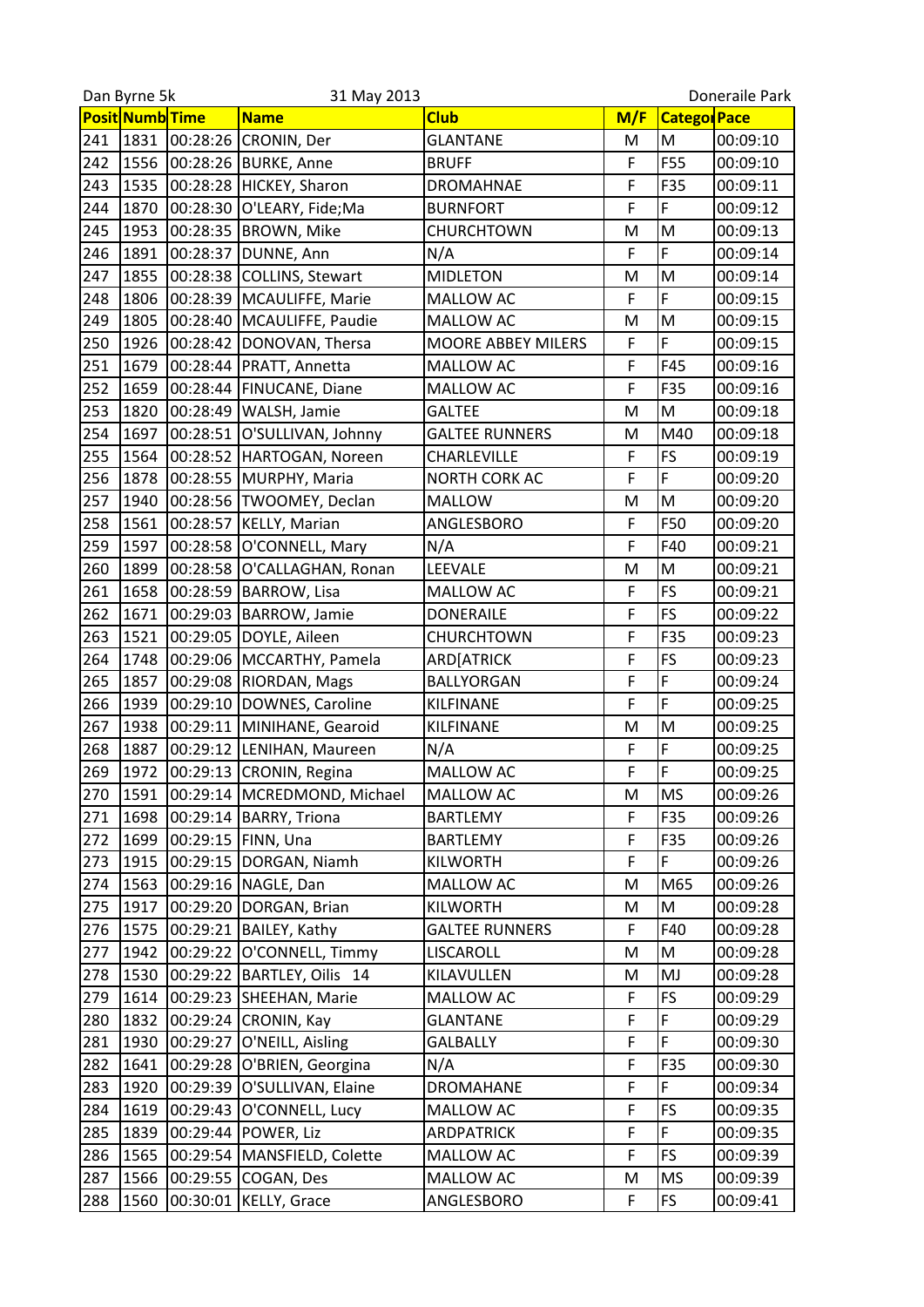|     | Dan Byrne 5k<br>31 May 2013 |          |                                |                                | Doneraile Park |                    |          |
|-----|-----------------------------|----------|--------------------------------|--------------------------------|----------------|--------------------|----------|
|     | Posit Numb Time             |          | <b>Name</b>                    | <b>Club</b>                    | M/F            | <b>Catego Pace</b> |          |
| 289 | 1505                        | 00:30:10 | NAGLE, Cchris                  | <b>DONERAILE</b>               | M              | <b>MS</b>          | 00:09:44 |
| 290 | 1644                        |          | 00:30:11 MURPHY, Cian 11       | N/A                            | M              | MJ                 | 00:09:44 |
| 291 | 1642                        |          | 00:30:11 MURPHY, Paul          | N/A                            | M              | M40                | 00:09:44 |
| 292 | 1881                        |          | 00:30:12 REID, Paul            | N/A                            | M              | M                  | 00:09:45 |
| 293 | 1914                        | 00:30:13 | DOYLE, Jess                    | <b>NORTH CORK</b>              | F              | F                  | 00:09:45 |
| 294 | 1622                        | 00:30:18 | <b>CREEDON, Ciara</b>          | MALLOW AC                      | F              | F35                | 00:09:46 |
| 295 | 1834                        | 00:30:19 | MACNAMARA, Shane               | <b>GLANTANE</b>                | M              | M                  | 00:09:47 |
| 296 | 1836                        |          | 00:30:21 O'MEARA, Richard      | <b>GLANTANE</b>                | M              | M                  | 00:09:47 |
| 297 | 1638                        |          | 00:30:22 ENNIS, Aisling 19     | <b>GRANGE FERMOY</b>           | F              | FJ                 | 00:09:48 |
| 298 | 1639                        |          | 00:30:24 ENNIS, Joan           | <b>GRANGE FERMOY</b>           | F              | F45                | 00:09:48 |
| 299 | 1501                        |          | 00:30:28 LENIHAN, Sharon       | MALLOW AC                      | F              | <b>FS</b>          | 00:09:50 |
| 300 | 1703                        |          | 00:30:30 TWOMEY, Julie         | <b>DONOUGHMORE</b>             | F              | <b>FS</b>          | 00:09:50 |
| 301 | 1526                        |          | 00:30:32 KELLEHER, Margaret    | <b>BALLYCLOUGH</b>             | F              | F45                | 00:09:51 |
| 302 | 1507                        |          | 00:30:33 NAGLE, Brid 17        | <b>DONERAILE</b>               | F              | <b>FJ</b>          | 00:09:51 |
| 303 | 1503                        |          | 00:30:36 VOWLES, Mary          | <b>BUTTEVANT</b>               | F              | F40                | 00:09:52 |
| 304 | 1998                        | 00:30:41 | WALSHE, Hannah                 | <b>GALTEE RUNNERS</b>          | F              | F                  | 00:09:54 |
| 305 | 1758                        |          | 00:30:48 RYAN, Clare           | <b>GALTEE RUNNERS</b>          | F              | <b>FS</b>          | 00:09:56 |
| 306 | 1744                        |          | 00:30:50 LEISK, Tania          | <b>GLANMIRE</b>                | F              | FS                 | 00:09:57 |
| 307 | 1743                        |          | 00:30:54 LEISK, Gary           | <b>GLANMIRE</b>                | M              | <b>MS</b>          | 00:09:58 |
| 308 | 1687                        |          | 00:30:55 AHERN, Julie          | MALLOW AC                      | F              | <b>FS</b>          | 00:09:58 |
| 309 | 1985                        |          | 00:30:56  PAAGNON, Lorraine    | MALLOW AC                      | F              | F                  | 00:09:59 |
| 310 | 1947                        |          | 00:30:57 LARKIN, Helena        | KILAVULLEN                     | F              | F                  | 00:09:59 |
| 311 | 1948                        | 00:30:57 | CREEDON, Pauline               | <b>DROMAHANE</b>               | F              | F                  | 00:09:59 |
| 312 | 1520                        |          | 00:31:02 O'NEILL, Rowena       | LOMBARDSTOWN                   | F              | F35                | 00:10:01 |
| 313 | 1664                        |          | 00:31:03 O'CALLAGHAN, Colette  | MALLOW AC                      | F              | F40                | 00:10:01 |
| 314 | 1522                        |          | 00:31:03 BRIOTTON, Orla        | MALLOW AC                      | F              | F35                | 00:10:01 |
| 315 | 1523                        |          | 00:31:04   BRITTON, Pat        | <b>MALLOW AC</b>               | M              | M35                | 00:10:01 |
| 316 | 1511                        |          | 00:31:04 LENIHAN, Noelle 13    | <b>NORTH CORK AC</b>           | F              | FJ                 | 00:10:01 |
| 317 | 1648                        | 00:31:09 | O'REILLY, Tara 19              | MALLOW AC                      | F              | <b>FJ</b>          | 00:10:03 |
| 318 | 1584                        |          | 00:31:10 O'BRIEN, Breda        | MALLOW AC                      | F              | F40                | 00:10:03 |
| 319 | 1585                        | 00:31:10 | MACMAHON, Bernadette MALLOW AC |                                | F              | F40                | 00:10:03 |
| 320 | 1937                        |          | 00:31:12 O'SHAUGHNESSY, Cathy  | CHARLEVILLE                    | F              | F                  | 00:10:04 |
| 321 | 1670                        | 00:31:13 | KILMARTIN, Rachel              | MALLOW AC                      | F              | F40                | 00:10:04 |
| 322 | 1864                        | 00:31:13 | <b>BRENNAN, Aine</b>           | KILBRIN                        | F              | F                  | 00:10:04 |
| 323 | 1865                        | 00:31:14 | MOLONEY, Elaine                | MALLOW AC                      | F              | F                  | 00:10:05 |
| 324 | 1910                        |          | 00:31:22 FITZGIBBON, Carmel    | N/A                            | F              | F                  | 00:10:07 |
| 325 | 1783                        | 00:31:25 | MULLINS, Michael               | N/A                            | M              | M                  | 00:10:08 |
| 326 | 1586                        | 00:31:30 | POWELL, Liz                    | MALLOW AC                      | F              | F50                | 00:10:10 |
| 327 | 1911                        | 00:31:31 | DAL;Y, Padraig                 | <b>DONERAILE</b>               | M              | M                  | 00:10:10 |
| 328 | 1610                        | 00:31:32 |                                | <b>BUTTEVANT</b>               | F              | F35                | 00:10:10 |
| 329 | 1714                        |          | 00:31:36   MCAULIFFE, Pauline  | KILMALLOCK                     | F              | <b>FS</b>          | 00:10:12 |
| 330 | 1620                        | 00:31:40 | O'CONNELL, Joan                | MALLOW AC                      | F              | F55                | 00:10:13 |
| 331 | 1534                        | 00:31:46 | <b>DEMPSEY, Aisling</b>        | MALLOW AC                      | F              | <b>FS</b>          | 00:10:15 |
| 332 | 1607                        | 00:31:48 | MURPHY, Trudi                  | N/A                            | F              | F40                | 00:10:15 |
| 333 | 1767                        |          | 00:32:03 CULLIGAN, Pat         | <b>CYCLE FOR SICK CHILDREN</b> | M              | M                  | 00:10:20 |
| 334 | 1908                        | 00:32:08 | FITZGIBBON, Edel               | N/A                            | F              | F                  | 00:10:22 |
| 335 | 1555                        | 00:32:09 | GRANT, Eleanor                 | <b>BRUFF</b>                   | F              | F50                | 00:10:22 |
| 336 | 1969                        | 00:32:11 | JONES, Bridget                 | MALLOW AC                      | F              | F                  | 00:10:23 |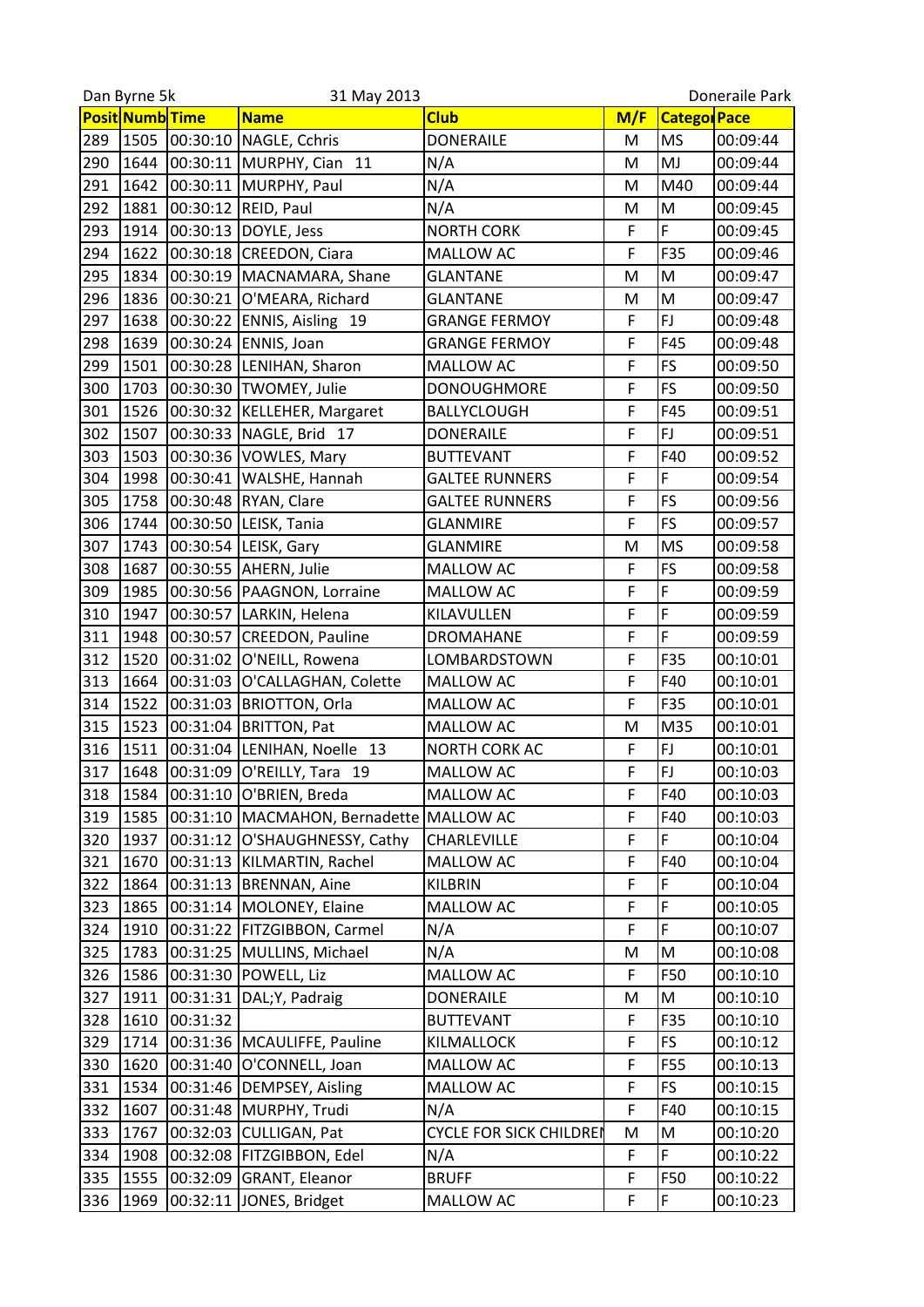|     | Dan Byrne 5k<br>31 May 2013 |          |                             | Doneraile Park        |     |                     |          |
|-----|-----------------------------|----------|-----------------------------|-----------------------|-----|---------------------|----------|
|     | <b>Posit Numb</b> Time      |          | <b>Name</b>                 | <b>Club</b>           | M/F | <b>Categor</b> Pace |          |
| 337 | 1818                        |          | 00:32:12 HUDNER, Lorraine   | <b>FREEMOUNT</b>      | F   | F                   | 00:10:23 |
| 338 | 1752                        | 00:32:14 | O'CONNOR, Joan              | <b>GALTEE RUNNERS</b> | F   | F50                 | 00:10:24 |
| 339 | 1975                        |          | 00:32:16 O'CONNOR, Denise   | <b>DONERAILE</b>      | F   | F                   | 00:10:25 |
| 340 | 1765                        |          | 00:32:23 O'LEARY, Siobhna   | N/A                   | F   | F                   | 00:10:27 |
| 341 | 1766                        | 00:32:30 | O'LEARY, Marie              | N/A                   | F   | F                   | 00:10:29 |
| 342 | 1827                        | 00:32:35 | RYNA, Margaret              | <b>GALTEE</b>         | F   | F                   | 00:10:31 |
| 343 | 1512                        | 00:32:37 | DINEEN, Lorraine            | MALLOW AC             | F   | <b>FS</b>           | 00:10:31 |
| 344 | 1518                        |          | 00:32:39 CONNOUGHTON, Emer  | <b>MALLOW AC</b>      | F   | F40                 | 00:10:32 |
| 345 | 1971                        | 00:32:40 | MOYNIHAN, Anisa             | CROOM                 | F   | F                   | 00:10:32 |
| 346 | 1946                        | 00:32:41 | DAVIS, Tracey               | LOMBARDSTWON          | F   | F                   | 00:10:33 |
| 347 | 1868                        |          | 00:32:41 BUNCE, Martina     | <b>MOURNEABBEY</b>    | F   | F                   | 00:10:33 |
| 348 | 1866                        | 00:32:42 | MORRIS, Luinda              | MALLOW AC             | F   | F                   | 00:10:33 |
| 349 | 1873                        |          | 00:33:03 POWER, Una         | <b>BALLYBRACK</b>     | F   | F                   | 00:10:40 |
| 350 | 1754                        | 00:33:04 | O'DONOGHUE, Charlotte       | <b>GALTEE RUNNERS</b> | F   | FS                  | 00:10:40 |
| 351 | 1880                        | 00:33:05 | WALSH, Sinead               | N/A                   | F   | F                   | 00:10:40 |
| 352 | 1579                        | 00:33:06 | SHEEHAN, Alan               | MALLOW AC             | M   | M35                 | 00:10:41 |
| 353 | 1861                        |          | 00:33:16 UPTON, Fiona       | <b>BALLYLANDERS</b>   | F   | F                   | 00:10:44 |
| 354 | 1525                        |          | 00:33:20 LUDGATE, Deirdre   | BALLYCLOUGH           | F   | F40                 | 00:10:45 |
| 355 | 1798                        |          | 00:33:26 O'KEEFE, Carol     | N/A                   | F   | F                   | 00:10:47 |
| 356 | 1541                        | 00:33:30 | COLLINS, Joan               | <b>MILSTREET</b>      | F   | F50                 | 00:10:48 |
| 357 | 1590                        |          | 00:33:32 LEHANE, Tracey     | MALLOW AC             | F   | FS                  | 00:10:49 |
| 358 | 1592                        |          | 00:33:34 ROCHE, Lisa        | MALLOW AC             | F   | FS                  | 00:10:50 |
| 359 | 1711                        |          | 00:33:51 CONNERY, Noreen    | KILMALLOCK            | F   | FS                  | 00:10:55 |
| 360 | 1814                        |          | 00:34:02 O'SULLIVAN, Aideen | <b>GLANTANE</b>       | F   | F                   | 00:10:59 |
| 361 | 1634                        | 00:34:07 | O'CALLAGHAN, Breda          | N/A                   | F   | F35                 | 00:11:00 |
| 362 | 1925                        | 00:34:14 | DINEEN, Deirdre             | <b>GALBALLY</b>       | F   | F                   | 00:11:03 |
| 363 | 1796                        | 00:34:15 | CAREY, Michelle             | MOORE ABBEY MILERS    | F   | F                   | 00:11:03 |
| 364 | 1782                        | 00:34:17 | ROCHE, Marie                | N/A                   | F   | F                   | 00:11:04 |
| 365 | 1660                        | 00:34:18 | FLANAGAN, Sharon            | MALLOW AC             | F   | <b>FS</b>           | 00:11:04 |
| 366 |                             |          | 1528 00:34:21 ROCHE, Clare  | MALLOW AC             | F   | F35                 | 00:11:05 |
| 367 | 1847                        | 00:34:21 | RYAN, Martin                | <b>MALLOW AC</b>      | M   | M                   | 00:11:05 |
|     |                             |          |                             |                       | F   | F                   |          |
| 368 | 1900                        |          | 00:34:22 O'CALLAGHAN, Ciara | <b>LEEVALE</b>        |     |                     | 00:11:05 |
| 369 | 1970                        | 00:34:29 | PERROTT, Rebecca            | NORTH CORK AC         | F   | F<br>F              | 00:11:07 |
| 370 | 1874                        | 00:34:37 | O'CALLAGHAN, Fiona          | N/A                   | F   |                     | 00:11:10 |
| 371 | 1898                        | 00:34:40 | O'CALLAGHAN, Emma           | LEEVALE               | F   | F                   | 00:11:11 |
| 372 | 1815                        |          | 00:34:45 O'HANLON, Margarte | <b>DROMAHNAE</b>      | F   | F                   | 00:11:13 |
| 373 | 1628                        | 00:34:47 | O'SHEA, Patricia            | MALLOW AC             | F   | F40                 | 00:11:13 |
| 374 | 1837                        | 00:34:48 | O'BRIEN, Roisin             | <b>NORTH CORK</b>     | F   | F                   | 00:11:14 |
| 375 | 1750                        |          | 00:34:48 O'SHEA, John       | <b>DROMAHANE</b>      | M   | <b>MS</b>           | 00:11:14 |
| 376 | 1963                        |          | 00:34:53 CASEY, Neta        | <b>GLANTANE</b>       | F   | F                   | 00:11:15 |
| 377 | 1962                        |          | 00:34:53 COONEY, Orla       | MALLOW AC             | F   | F                   | 00:11:15 |
| 378 | 1964                        | 00:34:56 | SHEEHAN, Ellen              | <b>GLANTANE</b>       | F   | F                   | 00:11:16 |
| 379 | 1800                        | 00:34:56 | NEENEY, Mary                | <b>GALTEE</b>         | F   | F                   | 00:11:16 |
| 380 | 1854                        | 00:35:59 | SALOINN, Marie              | <b>MIDLETON</b>       | F   | F                   | 00:11:36 |
| 381 | 1674                        | 00:35:00 | MORRISSEY, Catherine        | MALLOW AC             | F   | F35                 | 00:11:17 |
| 382 | 1567                        | 00:35:01 | O'SHEA, Jennifer            | MALLOW AC             | F   | FS                  | 00:11:18 |
| 383 | 1778                        | 00:35:29 | LONG, Komy                  | MALLOW AC             | F   | F                   | 00:11:27 |
| 384 | 1779                        | 00:35:35 | GLANTAN, Nuala              | MALLOW AC             | F   | F                   | 00:11:29 |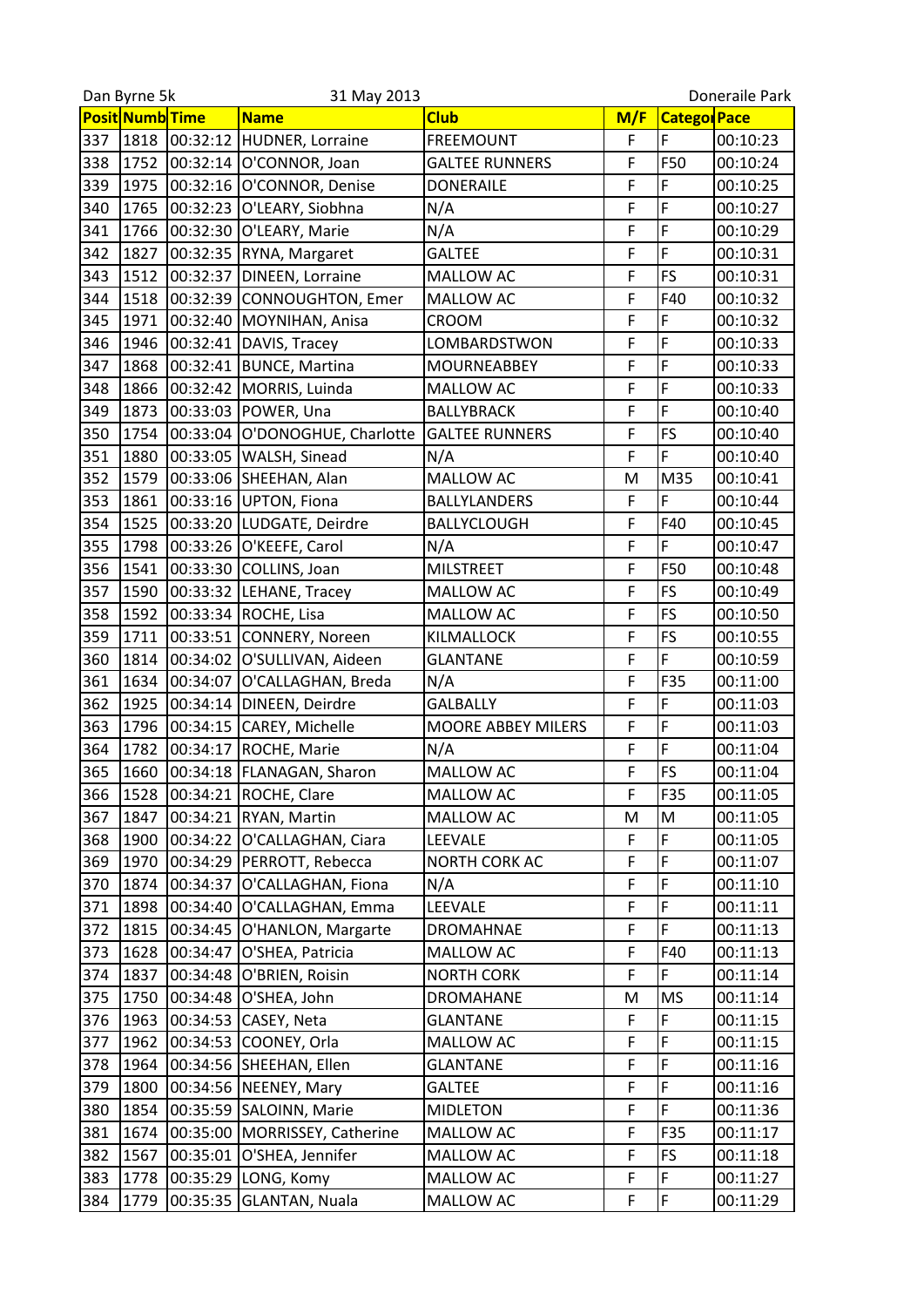|     | Dan Byrne 5k    |          | 31 May 2013                                      |                    |        | Doneraile Park     |                      |  |
|-----|-----------------|----------|--------------------------------------------------|--------------------|--------|--------------------|----------------------|--|
|     | Posit Numb Time |          | <b>Name</b>                                      | <b>Club</b>        | M/F    | <b>Catego Pace</b> |                      |  |
| 385 | 1587            | 00:35:40 | LUCEY, Jackie                                    | MALLOW AC          | F      | F45                | 00:11:30             |  |
| 386 | 1504            | 00:35:50 | MURPHY, Steve                                    | MALLOW AC          | M      | M55                | 00:11:34             |  |
| 387 | 1652            | 00:35:54 | <b>KELLIHER, Susan</b>                           | <b>DONERAILE</b>   | F      | F35                | 00:11:35             |  |
| 388 | 1514            |          | 00:35:55 MURPHY, Jillian                         | <b>MONKSTWON</b>   | F      | <b>FS</b>          | 00:11:35             |  |
| 389 | 1704            |          | 00:36:16 TWOMEY, Anthony                         | <b>DONOUGHMORE</b> | M      | M55                | 00:11:42             |  |
| 390 | 1653            | 00:36:18 | KELLIHER, Julia                                  | <b>DONERAILE</b>   | F      | <b>FS</b>          | 00:11:43             |  |
| 391 | 1582            | 00:36:20 | SHEEHAN, Carmel                                  | MALLOW AC          | F      | F40                | 00:11:43             |  |
| 392 | 1649            | 00:36:27 | O'REILLY, Maeve 12                               | MALLOW AC          | F      | FJ                 | 00:11:45             |  |
| 393 | 1657            |          | 00:36:33 OLEARY, Niamh                           | MALLOW AC          | F      | FS                 | 00:11:47             |  |
| 394 | 1797            | 00:36:35 | ROCHE, Therea                                    | MALLOW AC          | F      | F                  | 00:11:48             |  |
| 395 | 1666            |          | 00:36:40 LOWNEY, Deirdre                         | MALLOW AC          | F      | F40                | 00:11:50             |  |
| 396 | 1702            | 00:36:50 | WHELAN, Amy 9                                    | <b>LISGRIFFIN</b>  | F      | FJ                 | 00:11:53             |  |
| 397 | 1701            | 00:36:52 | <b>WHELAN, Susan</b>                             | <b>LISGRIFFIN</b>  | F      | F40                | 00:11:54             |  |
| 398 | 1712            |          | 00:37:18 MURPHY, Eilenn                          | KILMALLOCK         | F      | FS                 | 00:12:02             |  |
| 399 | 1781            | 00:37:20 | HENNESSY, Eileen                                 | N/A                | F      | F                  | 00:12:03             |  |
| 400 | 1734            | 00:37:24 | MCCANN, Ellie 10                                 | KILMALLOCK         | F      | FJ                 | 00:12:04             |  |
| 401 | 1736            |          | 00:37:25 CONWAY, Kathleen 10                     | KILMALLOCK         | F      | <b>FJ</b>          | 00:12:04             |  |
| 402 | 1682            |          | 00:37:38 GLEESON, Joanne                         | MALLOW AC          | F      | F35                | 00:12:08             |  |
| 403 | 1538            | 00:37:57 | HAYES, Trish                                     | <b>DROMAHNAE</b>   | F      | <b>FS</b>          | 00:12:15             |  |
| 404 | 1655            | 00:38:34 | WOODS, Sharon                                    | MALLOW AC          | F      | F35                | 00:12:26             |  |
| 405 | 1683            | 00:38:35 | GLEESON, John                                    | MALLOW AC          | M      | M45                | 00:12:27             |  |
| 406 | 1995            | 00:38:56 | MCPHERSON, Moira                                 | <b>KANTURK</b>     | F      | F                  | 00:12:34             |  |
| 407 | 1611            | 00:38:57 | JENKS, Majella                                   | <b>BUTTEVANT</b>   | F      | <b>FS</b>          | 00:12:34             |  |
| 408 | 1612            | 00:38:57 | MORRISSEY, Olivia                                | <b>BUTTEVANT</b>   | F      | <b>FS</b>          | 00:12:34             |  |
| 409 | 1986            | 00:38:58 | LANE, Aisling                                    | <b>HAZELWOOD</b>   | F      | F                  | 00:12:34             |  |
| 410 | 1921            | 00:39:04 | O'GORMAN, Michelle                               | <b>NORTH CORK</b>  | M      | M                  | 00:12:36             |  |
| 411 | 1916            |          | 00:39:13 FERNANDES, Aoife                        | N/A                | F      | F                  | 00:12:39             |  |
| 412 | 1506            | 00:39:13 | NAGLE, Deirdre                                   | <b>DONERAILE</b>   | F      | <b>FS</b>          | 00:12:39             |  |
| 413 | 1609            |          | 00:39:28 SHERAN, Kelly                           | <b>MALLOW AC</b>   | F      | <b>FS</b>          | 00:12:44             |  |
| 414 |                 |          | 1608 00:39:41 RYAN, Catherine                    | MALLOW AC          | F      | FS                 | 00:12:48             |  |
| 415 | 1707            |          | 00:39:42 HOULIHAN, Kate 14                       | KILMALLOCK         | F      | <b>FJ</b>          | 00:12:48             |  |
| 416 | 1706            |          | 00:39:58 CONNERY, Eadaoin 14                     | KILMALLOCK         | F      | <b>FJ</b>          |                      |  |
| 417 |                 |          |                                                  |                    |        | M                  | 00:12:54<br>00:13:02 |  |
| 418 | 1928<br>1929    | 00:40:24 | 00:40:24 KEANE, John<br><b>KEANE, Anne Marie</b> | N/A<br>N/A         | M<br>F | F.                 | 00:13:02             |  |
| 419 |                 |          |                                                  | KILMALLOCK         | F      | FJ                 |                      |  |
|     | 1724            |          | 00:40:24 O'FLAHERTY, Elysia 12                   |                    | F      | FJ                 | 00:13:02             |  |
| 420 | 1727            |          | 00:40:25 CHAWKE, Lucey 9                         | KILMALLOCK         | F      | <b>F55</b>         | 00:13:02             |  |
| 421 | 1572            |          | 00:41:15 SWEENYE, Lillian                        | MALLOW AC          |        |                    | 00:13:18             |  |
| 422 | 1745            |          | 00:41:16 MOYNIHAN, Kathleen                      | LISCAROLL          | F      | <b>FS</b>          | 00:13:19             |  |
| 423 | 1573            |          | 00:42:34 CAREY, Eileen                           | <b>DONOUGHMORE</b> | F      | <b>FS</b>          | 00:13:44             |  |
| 424 | 1695            |          | 00:42:36 O'KEEFFE, Aine 11                       | BALLYCLOUGH        | F      | FJ                 | 00:13:45             |  |
| 425 | 1842            |          | 00:43:34 WALSHE, Helen                           | KILMALLOCK         | F      | F                  | 00:14:03             |  |
| 426 | 1716            |          | 00:43:35  FENTON, Caroline                       | KILMALLOCK         | F      | <b>FS</b>          | 00:14:04             |  |
| 427 | 1737            |          | 00:43:35   BARRETT, Aoife 11                     | KILMALLOCK         | F      | <b>FJ</b>          | 00:14:04             |  |
| 428 | 1904            | 00:43:54 | <b>BOHAN, Anne</b>                               | CASTLETOWNROCHE    | F      | F                  | 00:14:10             |  |
| 429 | 1984            | 00:45:00 | FINN, Aine                                       | KILMALLOCK         | F      | F                  | 00:14:31             |  |
| 430 | 1841            |          | 00:45:01 WILLIAMS, Ronan                         | KILMALLOCK         | M      | M                  | 00:14:31             |  |
| 431 | 1840            | 00:46:48 | ALLEN, Sinead                                    | KILMALLOCK         | F      | F                  | 00:15:06             |  |
| 432 |                 | 00:46:49 |                                                  | N/A                | M      | M                  | 00:15:06             |  |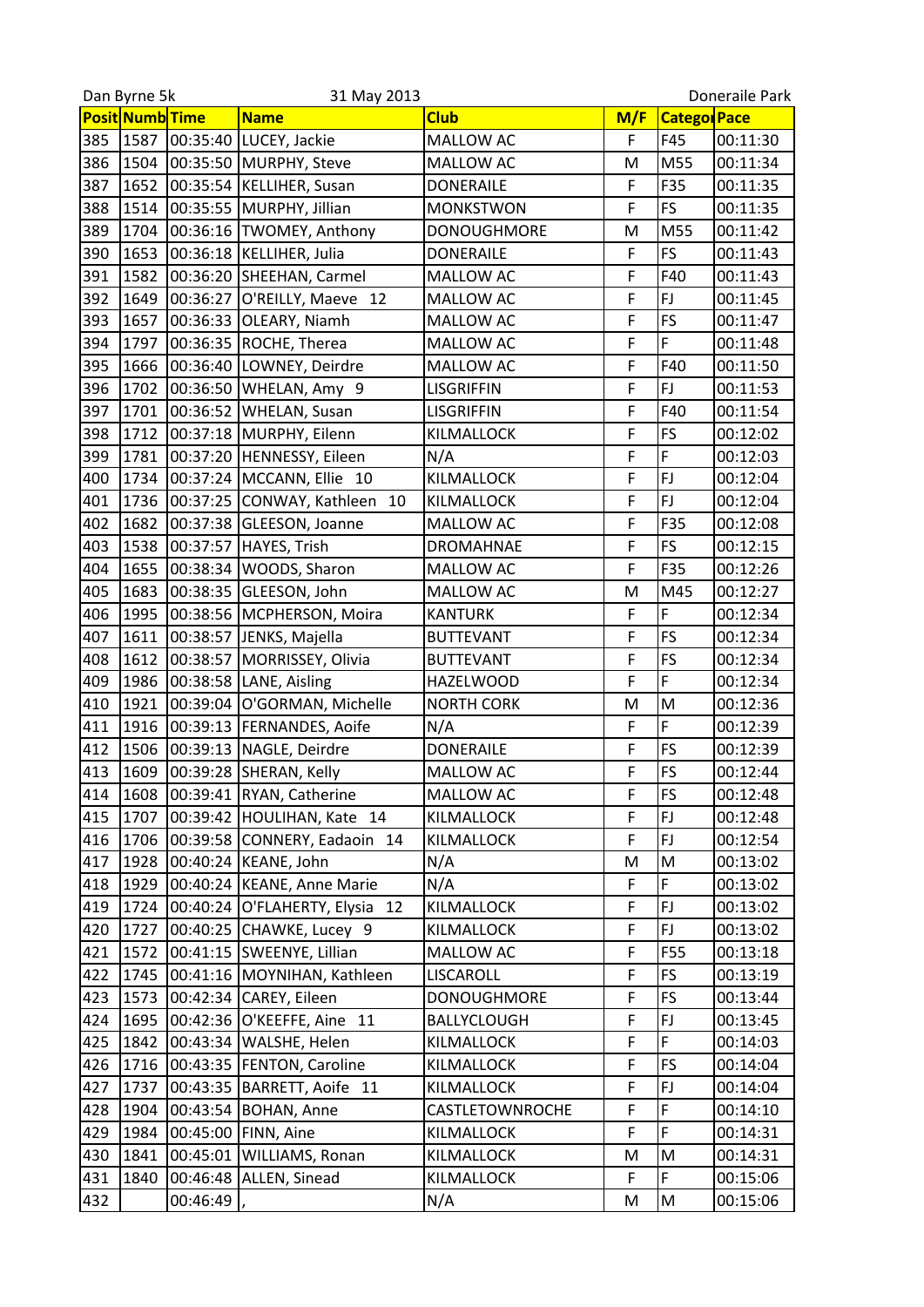|     | Dan Byrne 5k<br>31 May 2013 |          |                              | Doneraile Park       |     |                    |          |
|-----|-----------------------------|----------|------------------------------|----------------------|-----|--------------------|----------|
|     | <b>Posit Numb</b> Time      |          | <b>Name</b>                  | <b>Club</b>          | M/F | <b>Catego Pace</b> |          |
| 433 |                             | 00:46:53 |                              | N/A                  | M   | M                  | 00:15:07 |
| 434 | 1718                        |          | 00:47:00   FLAHERTY, Noel    | KILMALLOCK           | M   | M40                | 00:15:10 |
| 435 | 1825                        |          | 00:48:19 HOWARD, Elaine      | <b>KILDORREY</b>     | F   | F                  | 00:15:35 |
| 436 | 1824                        |          | 00:48:54 HOWARD, Sharon      | <b>KILDORREY</b>     | F   | F                  | 00:15:46 |
| 437 | 1742                        |          | 00:48:56 ALLA, Nadia 10      | KILMALLOCK           | F   | FJ                 | 00:15:47 |
| 438 | 1728                        | 00:50:42 | LEAHY, Tara 11               | KILMALLOCK           | F   | FJ                 | 00:16:21 |
| 439 | 1843                        |          | 00:50:43 ALLEN, Olive        | KILMALLOCK           | F   | F                  | 00:16:22 |
| 440 | 1844                        |          | 00:50:45 FINN, Tricia        | KILMALLOCK           | F   | F                  | 00:16:22 |
| 441 | 1650                        |          | 00:51:05 O'BRIEN, Jo         | <b>WEST LIMERICK</b> | M   | M65                | 00:16:29 |
| 442 | 1967                        |          | 00:51:54 LYNCH, Liam         | MALLOW AC            | M   | M                  | 00:16:45 |
| 443 | 1992                        |          | 00:52:29 BORKOWSKA, Marysia  | NORTH CORK AC        | F   | F                  | 00:16:56 |
| 444 | 1720                        |          | 00:52:31 LEAHY, Siobhan      | KILMALLOCK           | F   | F40                | 00:16:56 |
| 445 | 1713                        |          | 00:53:32 MCCANN, Nicky       | KILMALLOCK           | F   | <b>FS</b>          | 00:17:16 |
| 446 | 1994                        |          | 00:54:18 HOGAN, John         | MALLOW AC            | M   | M                  | 00:17:31 |
| 447 | 1909                        | 00:54:20 | DALY, Naimh                  | <b>DONERAILE</b>     | F   | F                  | 00:17:32 |
| 448 |                             | 00:54:38 |                              | N/A                  | M   | M                  | 00:17:37 |
| 449 | 1776                        |          | 00:54:43 COSGRAVE, Catherine | MALLOW AC            | F   | F                  | 00:17:39 |
| 450 | 1787                        |          | 00:54:45 MACDONNELL, Joan    | N/A                  | F   | F65                | 00:17:40 |
| 451 | 1788                        |          | 00:55:15 MACDONNELL, John    | N/A                  | M   | M                  | 00:17:49 |
| 452 | 1777                        | 00:55:17 | <b>COULTER, May</b>          | MALLOW AC            | F   | F                  | 00:17:50 |
| 453 | 1694                        | 00:55:32 | O'KEEFFE, Norma              | <b>BALLYCLOUGH</b>   | F   | F35                | 00:17:55 |
| 454 | 1696                        | 00:55:37 | O'KEEFFE, Padraig 13         | <b>BALLYCLOUGH</b>   | M   | MJ                 | 00:17:56 |
| 455 | 1730                        | 00:55:41 | WALSHE, Emma 10              | KILMALLOCK           | F   | <b>FJ</b>          | 00:17:58 |
| 456 | 1708                        |          | 00:55:44 BROSNAN, Megan 14   | KILMALLOCK           | F   | <b>FJ</b>          | 00:17:59 |
| 457 | 1705                        | 00:55:46 | <b>CONNERY, Anne Marie</b>   | KILMALLOCK           | F   | F40                | 00:17:59 |
| 458 | 1722                        |          | 00:55:46 ALLA, Margaret      | KILMALLOCK           | F   | F40                | 00:17:59 |
| 459 | 1719                        | 00:55:47 | <b>BARRETT, Alison</b>       | KILMALLOCK           | F   | F40                | 00:18:00 |
|     |                             |          |                              |                      |     |                    |          |
|     |                             |          |                              |                      |     |                    |          |
|     |                             |          |                              |                      |     |                    |          |
|     |                             |          |                              |                      |     |                    |          |
|     |                             |          |                              |                      |     |                    |          |
|     |                             |          |                              |                      |     |                    |          |
|     |                             |          |                              |                      |     |                    |          |
|     |                             |          |                              |                      |     |                    |          |
|     |                             |          |                              |                      |     |                    |          |
|     |                             |          |                              |                      |     |                    |          |
|     |                             |          |                              |                      |     |                    |          |
|     |                             |          |                              |                      |     |                    |          |
|     |                             |          |                              |                      |     |                    |          |
|     |                             |          |                              |                      |     |                    |          |
|     |                             |          |                              |                      |     |                    |          |
|     |                             |          |                              |                      |     |                    |          |
|     |                             |          |                              |                      |     |                    |          |
|     |                             |          |                              |                      |     |                    |          |
|     |                             |          |                              |                      |     |                    |          |
|     |                             |          |                              |                      |     |                    |          |
|     |                             |          |                              |                      |     |                    |          |